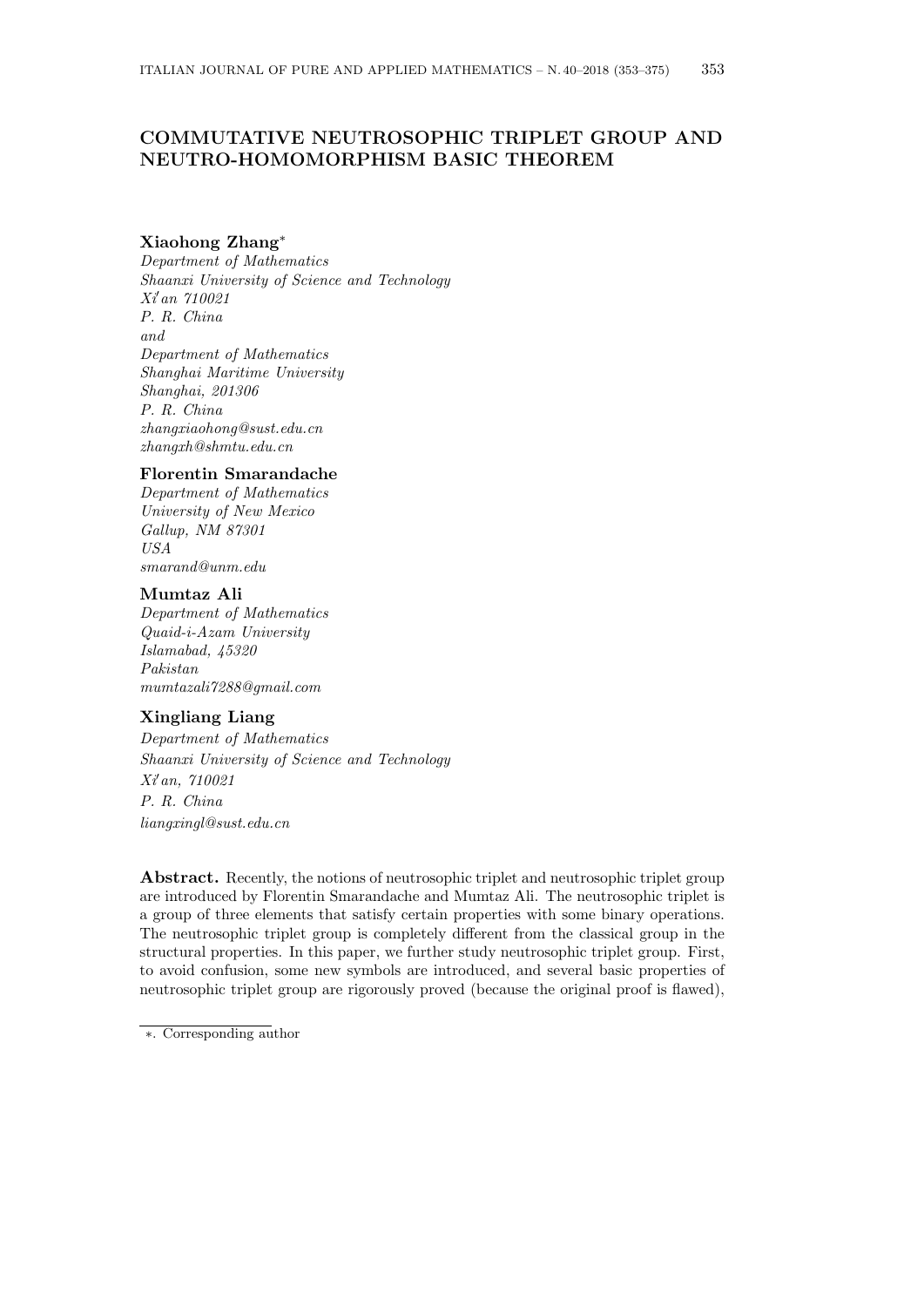and a result about neutrosophic triplet subgroup is revised. Second, some new properties of commutative neutrosophic triplet group are funded, and a new equivalent relation is established. Third, based on the previous results, the following important propositions are proved: from any commutative neutrosophic triplet group, an Abel group can be constructed; from any commutative neutrosophic triplet group, a BCI-algebra can be constructed. Moreover, some important examples are given. Finally, by using any neutrosophic triplet subgroup of a commutative neutrosophic triplet group, a new congruence relation is established, and then the quotient structure induced by neutrosophic triplet subgroup is constructed and the neutro-homomorphism basic theorem is proved.

**Keywords:** neutrosophic triplet, neutrosophic triplet group, Abel group, BCI-algebra, neutro-homomorphism basic theorem.

## **1. Introduction**

From a philosophical point of view, Florentin Smarandache introduced the concept of a neutrosophic set (see [12, 13, 14]). The neutrosophic set theory is applied to many scientific fields and also applied to algebraic structures (see [1, 3, 7, 10, 11, 15, 17, 19]). Recently, Florentin Smarandache and Mumtaz Ali in [16], for the first time, introduced the notions of neutrosophic triplet and neutrosophic triplet group. The neutrosophic triplet is a group of three elements that satisfy certain properties with some binary operation. The neutrosophic triplet group is completely different from the classical group in the structural properties. In 2017, Florentin Smarandache has written the monograph [15] which is present the last developments in neutrodophic theories (including neutrosophic triplet and neutrosophic triplet group).

In this paper, we further study neutrosophic triplet group. We discuss some new properties of commutative neutrosophic triplet group, and investigate the relationships among commutative neutrosophic triplet group, Abel group (that is, commutative group) and BCI-algebra. Moreover, we establish the quotient structure and neutro-homomorphism basic theorem.

As a guide, it is necessary to give a brief overview of the basic aspects of BCI-algebra and related algebraic systems. In 1966, K. Iseki introduced the concept of BCI-algebra as an algebraic counterpart of the BCI-logic (see [5, 24]). The algebraic structures closely related to BCI algebra are BCK-algebra, BCCalgebra, BZ-algebra, BE-algebra, and so on (see [2, 8, 20, 21, 22, 25]). As a generalization of BCI-algebra, W. A. Dudek and Y. B. Jun [4] introduced the notion of pseudo-BCI algebras. Moreover, pseudo-BCI algebra is also as a generalization of pseudo-BCK algebra (which is close connection with various non-commutative fuzzy logic formal systems, see [18, 22, 23, 24]). Recently, some articles related filter theory of pseudo-BCI algebras are published (see [26, 27, 28, 29]). As non-classical logic algebras, BCI-algebras are closely related to Abel groups (see [9]); similarly, BZ-algebras (pseudo-BCI algebras) are closely related general groups (see [20, 26]), and some results in [9, 20] will be applied in this paper.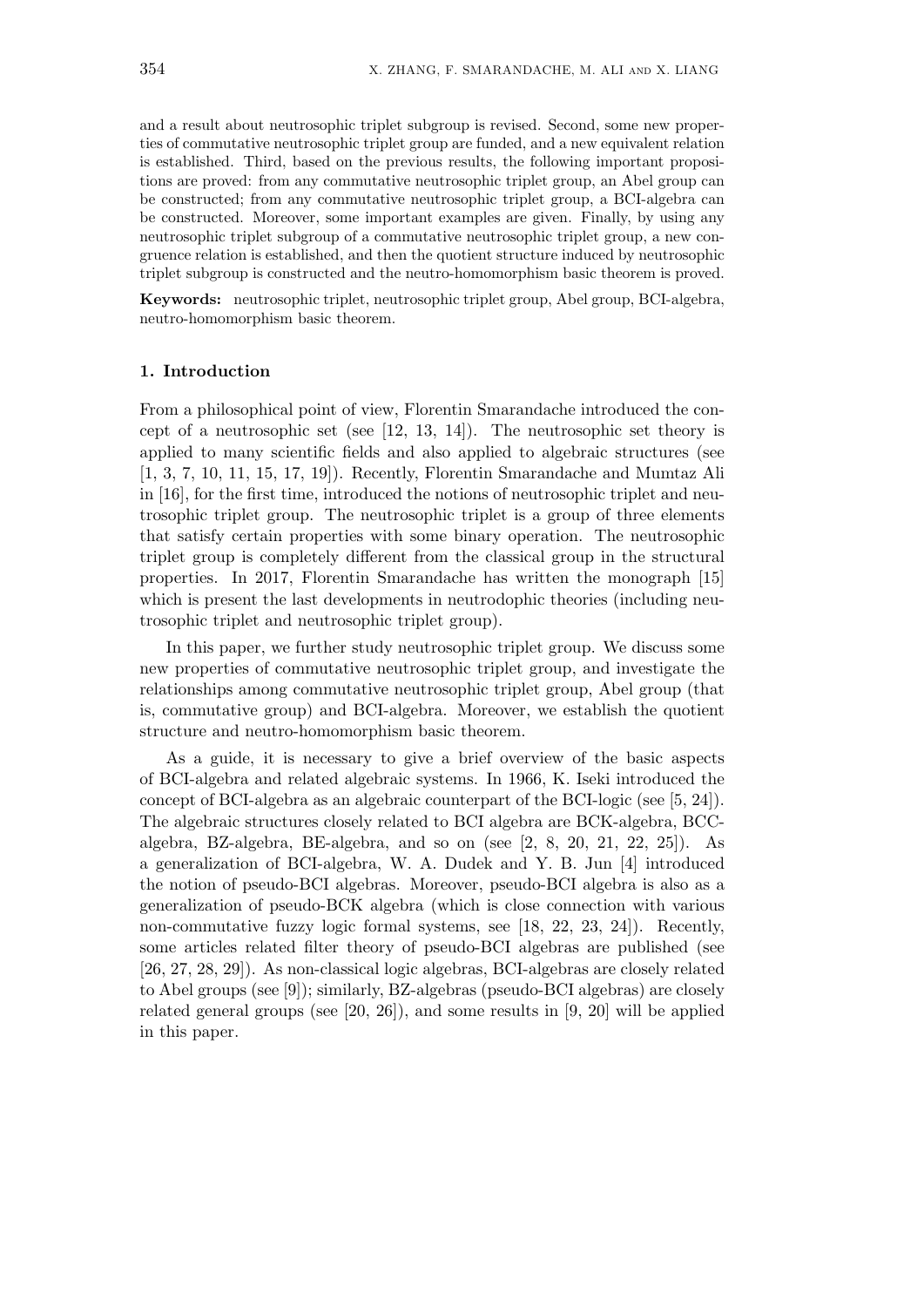## **2.1 On neutrosophic triplet group**

**Definition 2.1** ([16])**.** Let *N* be a set together with a binary operation *∗*. Then, *N* is called a *neutrosophic triplet set* if for any  $a \in N$ , there exist a neutral of " $a$ " called  $neut(a)$ , different from the classical algebraic unitary element, and an opposite of "*a*" called *anti*(*a*), with *neut*(*a*) and *anti*(*a*) belonging to *N*, such that:

$$
a * neut(a) = neut(a) * a = a;
$$
  

$$
a * anti(a) = anti(a) * a = neut(a).
$$

The elements  $a$ ,  $neut(a)$  and  $anti(a)$  are collectively called as neutrosophic triplet, and we denote it by  $(a, neut(a),anti(a))$ . By  $neut(a)$ , we mean neutral of a and apparently, *a* is just the first coordinate of a neutrosophic triplet and not a neutrosophic triplet. For the same element "*a*" in *N*, there may be more neutrals to it  $neut(a)$  and more opposites of it  $anti(a)$ .

**Definition 2.2** ([16]). The element *b* in  $(N, *)$  is the second component, denoted as *neut*(*·*), of a neutrosophic triplet, if there exist other elements *a* and *c* in *N* such that  $a * b = b * a = a$  and  $a * c = c * a = b$ . The formed neutrosophic triplet is (*a, b, c*).

**Definition 2.3** ([16]). The element  $c$  in  $(N, *)$  is the third component, denoted as *anti*(*·*), of a neutrosophic triplet, if there exist other elements *a* and *b* in *N* such that  $a * b = b * a = a$  and  $a * c = c * a = b$ . The formed neutrosophic triplet is (*a, b, c*).

**Definition 2.4** ([16]). Let  $(N, *)$  be a neutrosophic triplet set. Then, N is called a *neutrosophic triplet group*, if the following conditions are satisfied:

(1) If  $(N, *)$  is well-defined, i.e. for any  $a, b \in N$ , one has  $a * b \in N$ .

(2) If  $(N, *)$  is associative, i.e.  $(a * b) * c = a * (b * c)$  for all  $a, b, c \in N$ .

**Definition 2.5** ([16]). Let  $(N, *)$  be a neutrosophic triplet group. Then, N is called a *commutative neutrosophic triplet group* if for all  $a, b \in N$ , we have  $a * b = b * a$ .

**Definition 2.6** ([16]). Let  $(N, *)$  be a neutrosophic triplet group under  $*$ , and let *H* be a subset of *N*. Then, *H* is called a neutrosophic triplet subgroup of *N* if *H* itself is a *neutrosophic triplet group* with respect to *∗*.

**Remark 2.7.** In order to include richer structure, the original concept of neutrosophic triplet is generalized to neutrosophic extended triplet by Florentin Smarandache. A neutrosophic extended triplet is a neutrosophic triplet, defined as above, but where the neutral of *x* (called "extended neutral") is allowed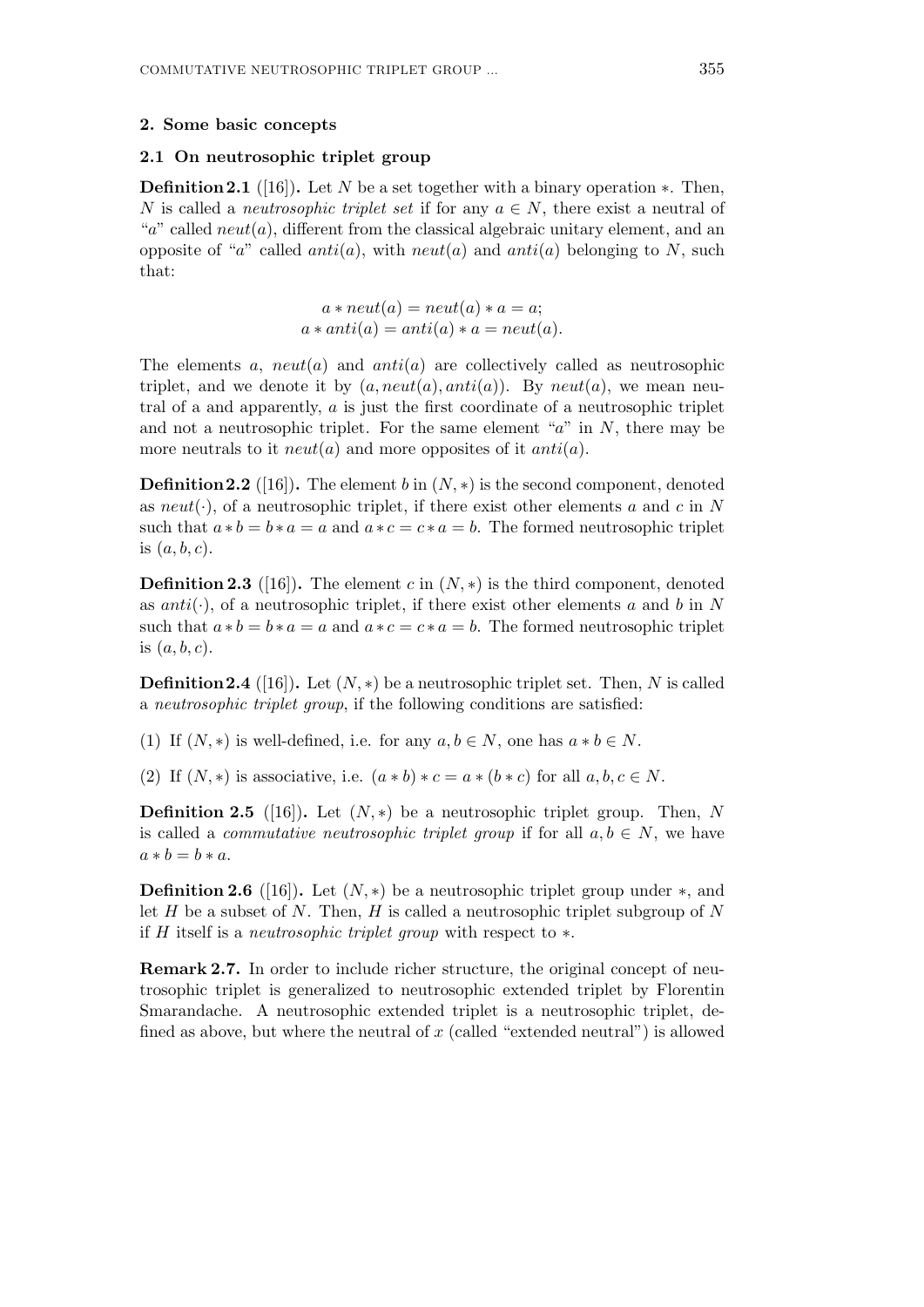to also be equal to the classical algebraic unitary element (if any). Therefore, the restriction "different from the classical algebraic unitary element if any" is released. As a consequence, the "extended opposite" of  $x$ , is also allowed to be equal to the classical inverse element from a classical group. Thus, a neutrosophic extended triplet is an object of the form  $(x, neut(x), anti(x)),$ for  $x \in N$ , where  $neut(x) \in N$  is the extended neutral of x, which can be equal or different from the classical algebraic unitary element if any, such that:  $x * \textit{neut}(x) = \textit{neut}(x) * x = x$ , and  $\textit{anti}(x) \in N$  is the extended opposite of *x* such that:  $x * anti(x) = anti(x) * x = neut(x)$ . In this paper, "neutrosophic triplet" means that "neutrosophic extended triplet".

# **2.2 On BCI-algebras**

**Definition 2.8** ([5, 23]). A BCI-algebra is an algebra  $(X; \rightarrow, 1)$  of type (2, 0) in which the following axioms are satisfied:

 $(i)$   $(x \rightarrow y) \rightarrow ((y \rightarrow z) \rightarrow (x \rightarrow z)) = 1$ ,  $(iii)$   $x \rightarrow x = 1$ , (iii)  $1 \rightarrow x = x$ , (iv) if  $x \to y = y \to x = 1$ , then  $x = y$ .

In any BCI-algebra  $(X; \to, 1)$  one can define a relation  $\leq$  by putting  $x \leq y$ if and only if  $x \to y = 1$ , then  $\leq$  is a partial order on X.

**Definition 2.9** ([9, 26]). Let  $(X; \rightarrow, 1)$  be a BCI-algebra. The set  $\{x | x \leq 1\}$  is called the *p-radical* (or BCK-part) of *X*. A BCI-algebra *X* is called *p-semisimple* if its p-radical is equal to *{*1*}*.

**Proposition 2.10** ([9]). Let  $(X; \rightarrow, 1)$  be a BCI-algebra. Then the following are *equivalent:*

(*i*) *X is p-semisimple,*  $(iii)$   $x \rightarrow 1 = 1 \Rightarrow x = 1$ ,  $(iii)$   $(x \rightarrow 1) \rightarrow 1 = x, \forall x \in X$ ,  $(iv)$   $(x \to 1) \to y = (y \to 1) \to x$  *for all*  $x, y \in X$ *.* 

**Proposition 2.11** ([26]). Let  $(X; \rightarrow, 1)$  be a BCI-algebra. Then the following *are equivalent:*

- (*S*1) *X is p-semisimple,*
- $(S2)$   $x \rightarrow y = 1 \Rightarrow x = y$  *for all*  $x, y \in X$ ,
- $(S3)$   $(x \rightarrow y) \rightarrow (z \rightarrow y) = z \rightarrow x$  *for all*  $x, y, z \in X$ ,
- $(S4)$   $(x \rightarrow y) \rightarrow 1 = y \rightarrow x$  *for all*  $x, y \in X$ ,
- $(S5)(x \rightarrow y) \rightarrow (a \rightarrow b) = (x \rightarrow a) \rightarrow (y \rightarrow b)$  *for all*  $x, y, a, b \in X$ .

**Proposition 2.12** ([9, 26]). *Let*  $(X; \rightarrow, 1)$  *be p-semisimple BCI-algebra; define*  $+$  *and*  $-$  *as follows: for all*  $x, y \in X$ ,

$$
x + y \stackrel{def}{=} (x \to 1) \to y, \quad -x \stackrel{def}{=} x \to 1.
$$

*Then*  $(X; +, -, 1)$  *is an Abel group.*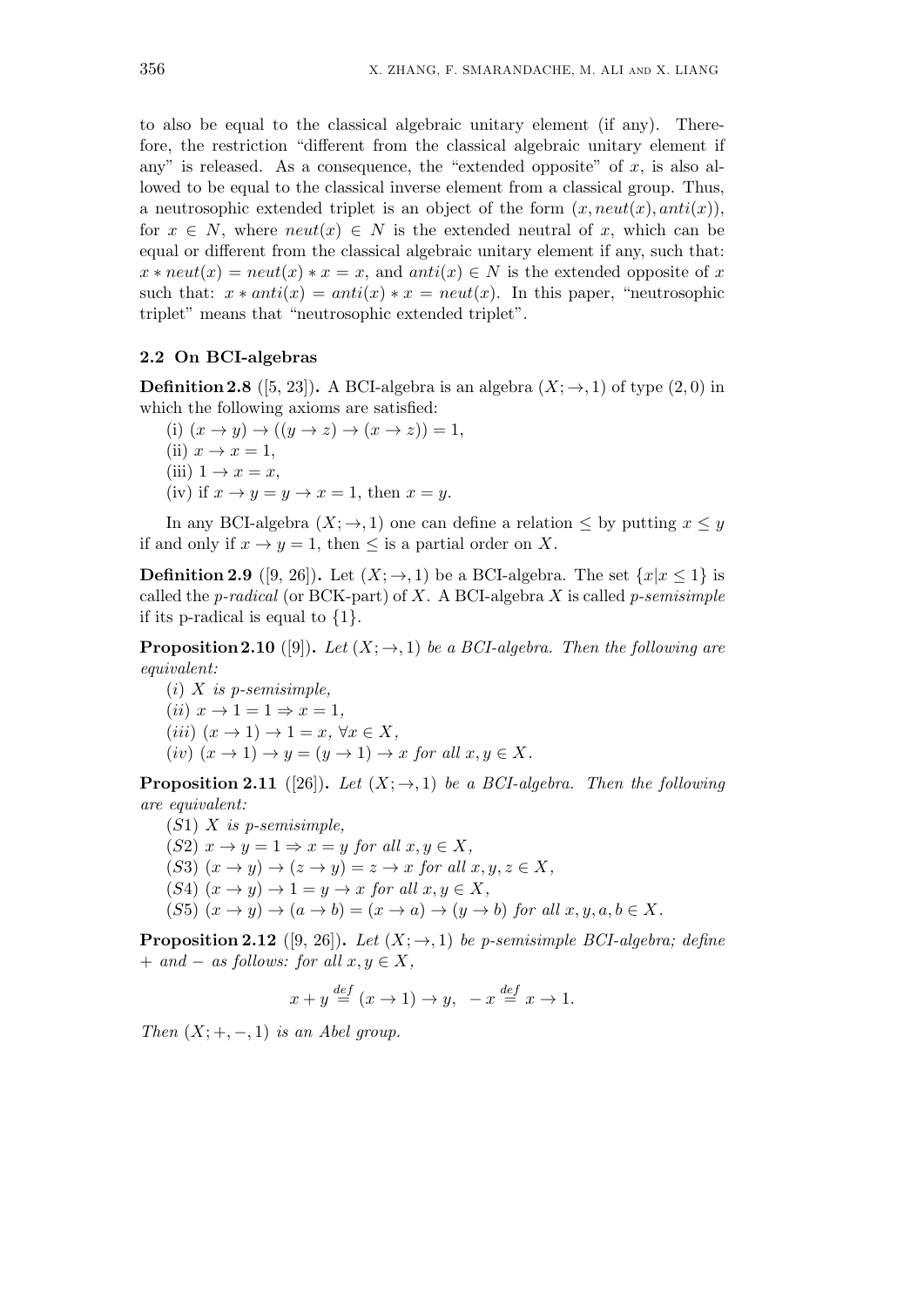**Proposition 2.13** ([9, 26]). *Let*  $(X; +, -, 1)$  *be an Abel group. Define*  $(X; \leq,$  $\rightarrow$ , 1)*, where* 

 $x \rightarrow y = -x + y$ ,  $x \leq y$  *if and only if*  $-x + y = 1$ ,  $\forall x, y \in X$ .

*Then,*  $(X; \leq, \rightarrow, 1)$  *is a BCI-algebra.* 

## **3. Some properties of neutrosophic triplet group**

As mentioned earlier, for a neutrosophic triplet group  $(N, *)$ , if  $a \in N$ , then *neut*(*a*) may not be unique, and *anti*(*a*) may not be unique. Thus, the symbolic  $neut(a)$  sometimes means one and sometimes more than one, which is ambiguous. To this end, this paper introduces the following notations to distinguish:

 $neut(a)$ : denote any certain one of neutral of *a*;  ${neut(a)}$ : denote the set of all neutral of *a*. Similarly, *anti*(*a*): denote any certain one of opposite of *a*;  $\{anti(a)\}$ : denote the set of all opposite of *a*.

**Remark 3.1.** In order not to cause confusion, we always assume that: (1) for the same  $a$ , when multiple  $neut(a)$  (or  $anti(a)$ ) are present in the same expression, they are always are consistent. Of course, if they are neutral (or opposite) of different elements, they refer to different objects (for example, in general,  $neut(a)$  is different from  $neut(b)$ ). (2) if  $neut(a)$  and  $anti(a)$  are present in the same expression, then they are match each other.

**Proposition 3.2.** *Let* (*N, ∗*) *be a neutrosophic triplet group with respect to ∗*  $and \ a \in N$ *. Then* 

$$
neut(a) * neut(a) \in \{neut(a)\}.
$$

**Proof.** For any  $a \in N$ , by Definition 2.1 we have

 $a * neut(a) = a$ ,  $neut(a) * a = a$ .

From this, using associative law, we can get

$$
a * (neut(a) * neut(a)) = (neut(a) * neut(a)) * a = a.
$$

By Definition 2.1, it follows that  $(neut(a) * neut(a))$  is a neutral of *a*. That is,  $neut(a) * neut(a) \in \{neut(a)\}.$  $\Box$ 

**Remark 3.3.** This proposition is a revised version of Theorem 3.21(1) in [16]. If  $neut(a)$  is unique, then they are same. But, if  $neut(a)$  is not unique, they are different. For example, assume  $\{neut(a)\} = \{s, t\}$ , then  $neut(a)$  denote any one of *s*, *t*. Thus  $neut(a) * neut(a)$  represents one of  $s * s$ , and  $t * t$ . Moreover, Proposition 3.2 means that  $s * s$ ,  $t * t \in \{neut(a)\} = \{s, t\}$ , that is,

$$
s * s = s, \text{ or } s * s = t; \quad t * t = s, \text{ or } t * t = t.
$$

And, in this case, the equation  $neut(a) *neut(a) = neut(a)$  means that  $s * s = s$ ,  $t * t = t$ . So, they are different.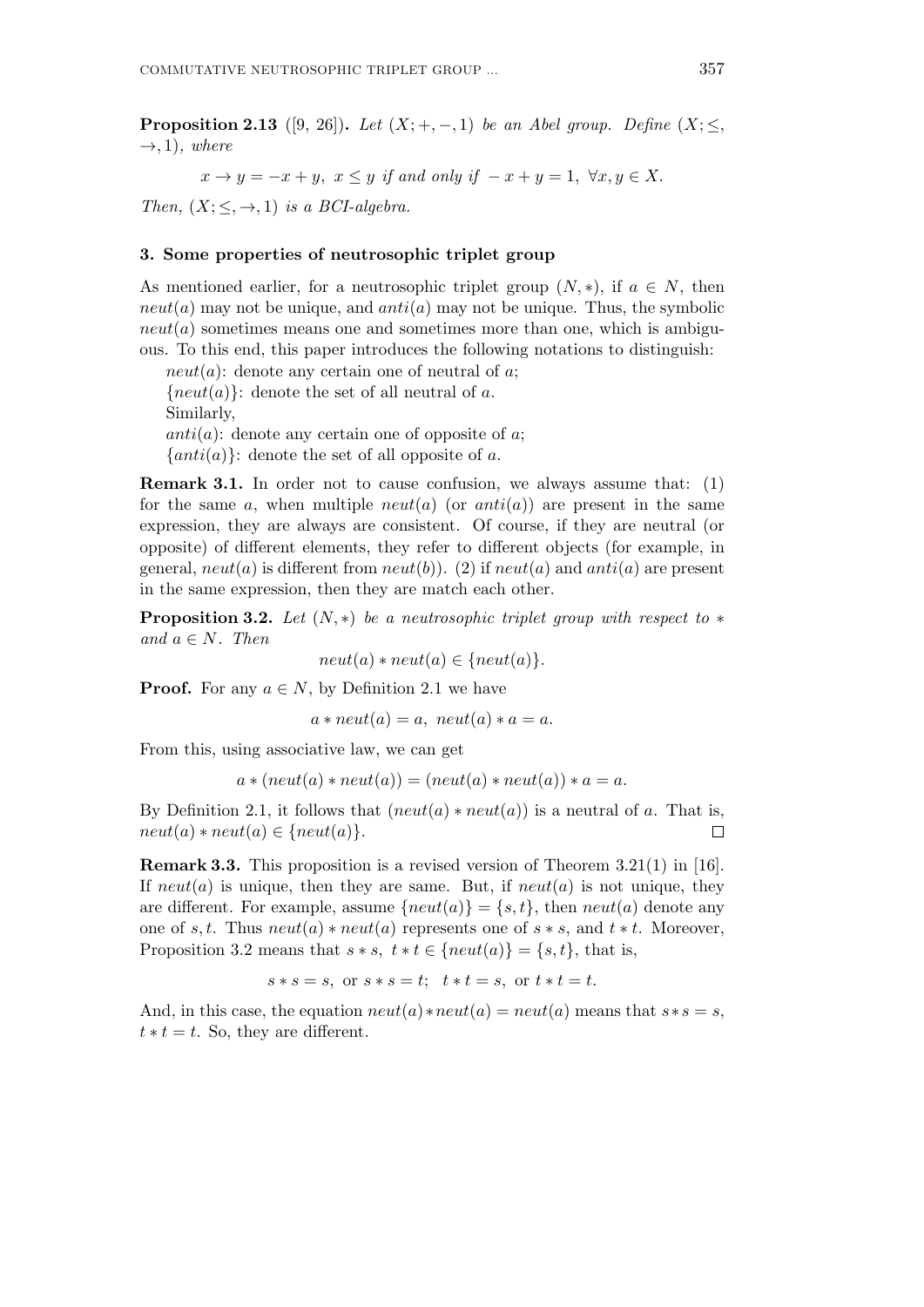**Proposition 3.4.** *Let* (*N, ∗*) *be a neutrosophic triplet group with respect to ∗ and*  $a \in N$ *. If* 

 $neut(a) * neut(a) = neut(a).$ 

*Then*

$$
neut(a) * anti(a) \in \{anti(a)\};
$$
  

$$
anti(a) * neut(a) \in \{anti(a)\}.
$$

**Proof.** For any  $a \in N$ , by Definition 2.1 we have

 $a * neut(a) = neut(a) * a = a;$  $a * anti(a) = anti(a) * a = neut(a).$ 

From this, using associative law, we can get

$$
a * (neut(a) * anti(a)) = (a * neut(a)) * anti(a) = a * anti(a) = neut(a).
$$

And,

$$
(neut(a)*anti(a))*a = neut(a)*(anti(a)*a) = neut(a)*neut(a) = neut(a).
$$

By Definition 2.1, it follows that  $(neut(a) * anti(a))$  is a opposite of *a*. That is,  $neut(a) * anti(a) \in \{anti(a)\}$ . In the same way, we can get  $anti(a) * neut(a) \in$  $\Box$ *{anti*(*a*)*}*.

**Proposition 3.5.** *Let*  $(N, *)$  *be a neutrosophic triplet group with respect to*  $*$ *and let*  $a, b, c \in N$ *. Then* 

(1)  $a * b = a * c$  *if and only if neut*(*a*)  $* b = newt(a) * c$ .

(2)  $b * a = c * a$  *if and only if*  $b * neut(a) = c * neut(a)$ *.* 

**Proof.** Assume  $a * b = a * c$ . Then  $anti(a) * (a * b) = anti(a) * (a * c)$ . By associative law, we have

$$
(anti(a) * a) * b = (anti(a) * a) * c.
$$

Using Definition 2.1 we get  $neut(a) * b = neut(a) * c$ .

Conversely, assume  $neut(a) * b = neut(a) * c$ . Then  $a * (neut(a) * b) =$  $a * (neut(a) * c)$ . By associative law, we have

$$
(a * \text{neut}(a)) * b = (a * \text{neut}(a)) * c.
$$

Using Definition 2.1 we get  $a * b = a * c$ . That is, (1) holds. Similarly, we can prove that (2) holds.

**Proposition 3.6.** *Let*  $(N, *)$  *be a neutrosophic triplet group with respect to*  $*$ *and let*  $a, b, c \in N$ .

(1) If  $anti(a) * b = anti(a) * c$ , then  $neut(a) * b = neut(a) * c$ .

 $\Box$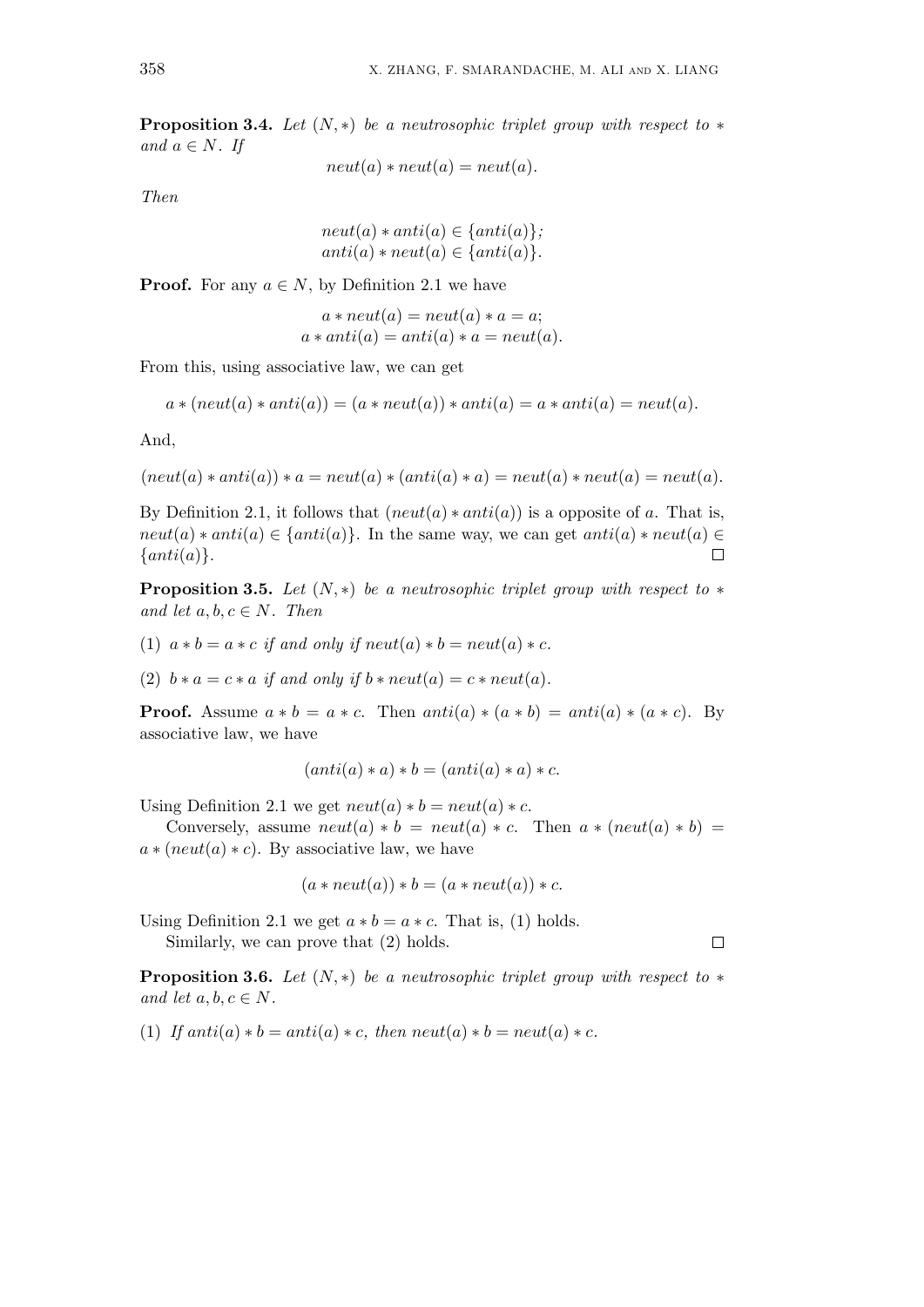(2) If  $b * anti(a) = c * anti(a)$ , then  $b * neut(a) = c * neut(a)$ .

**Proof.** Assume  $anti(a)*b = anti(a)*c$ . Then  $a*(anti(a)*b) = a*(anti(a)*c)$ . By associative law, we have

$$
(a * anti(a)) * b = (a * anti(a)) * c.
$$

Using Definition 2.1 we get  $neut(a) * b = neut(a) * c$ . It follows that (1) holds.

Similarly, we can prove that  $b * anti(a) = c * anti(a) \Rightarrow b * neut(a) =$  $c * \textit{neut}(a)$ .  $\Box$ 

**Theorem 3.7.** Let  $(N, *)$  be a neutrosophic triplet group with respect to  $*$  and  $a \in N$ *. Then* 

$$
neut(new(a)) \in \{neut(a)\}.
$$

**Proof.** For any  $a \in N$ , by Definition 2.1 we have

 $neut(a) * neut(new(a)) = neut(a);$  $neut(new(a)) * neut(a) = neut(a).$ 

Then

$$
a * (neut(a) * neut(new(a))) = a * neut(a);
$$
  

$$
(neut(new(a)) * neut(a)) * a = neut(a) * a.
$$

By associative law and Definition 2.1, we have

 $a * \textit{neut}(\textit{neut}(a)) = a;$  $neut(new(a)) * a = a.$ 

From this, by Definition 2.1,  $neut(new(a)) \in \{neut(a)\}.$ 

**Theorem 3.8.** Let  $(N, *)$  be a neutrosophic triplet group with respect to  $*$  and  $a \in N$ *. Then* 

$$
neut(anti(a)) \in \{neut(a)\}.
$$

**Proof.** For any  $a \in N$ , by Definition 2.1 we have

 $anti(a) * neut(anti(a)) = anti(a);$  $neut(anti(a)) * anti(a) = anti(a).$ 

Then

$$
a * (anti(a) * neut(anti(a))) = a * anti(a);
$$
  

$$
(neut(anti(a)) * anti(a)) * a = anti(a) * a.
$$

Using associative law and Definition 2.1,

$$
neut(a) * neut(anti(a)) = neut(a);
$$
  

$$
neut(anti(a)) * neut(a) = neut(a).
$$

It follows that  $a * \textit{neut}(anti(a)) = a$ ,  $\textit{neut}(anti(a)) * a = a$ . That is,  $\textit{neut}(anti(a)) \in$ *{neut*(*a*)*}*. $\Box$ 

 $\Box$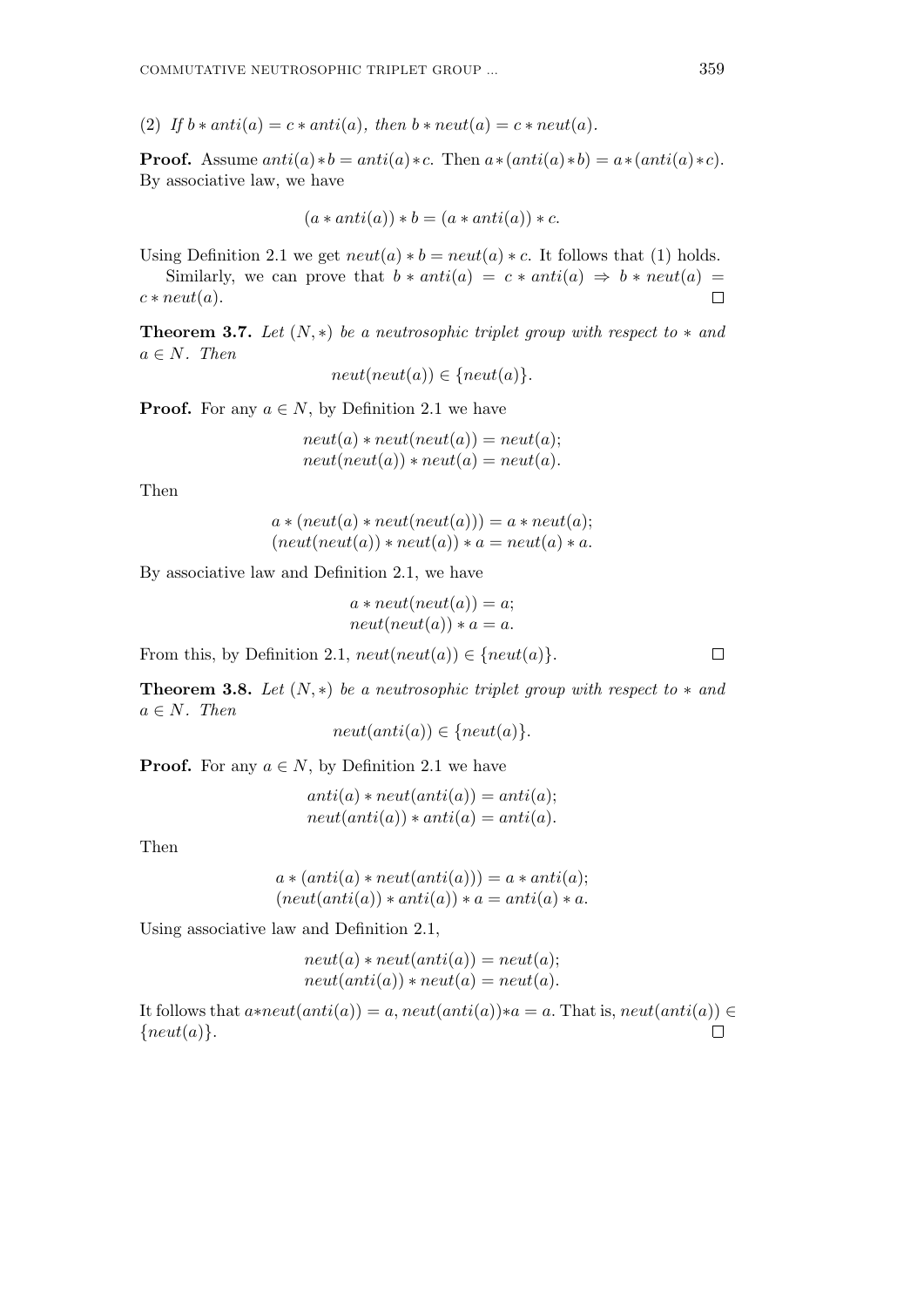**Theorem 3.9.** Let  $(N, *)$  be a neutrosophic triplet group with respect to  $*$  and  $a \in N$ *. Then* 

 $neut(a) * anti(anti(a)) = a.$ 

*where, neut*(*a*) *∈ {neut*(*a*)*}, anti*(*a*) *∈ {anti*(*a*)*}, and neut*(*a*) *matches anti*(*a*)*, that is,*  $a * anti(a) = anti(a) * a = neut(a)$ .

**Proof.** For any  $a \in N$ , by Definition 2.1 we have

$$
anti(a) * anti(anti(a)) = neutr(int(a)).
$$

Then

$$
a * (anti(a) * anti(anti(a))) = a * neut(anti(a)).
$$
  

$$
(a * anti(a)) * anti(anti(a)) = a * neut(anti(a)).
$$
  

$$
neut(a) * anti(anti(a)) = a * neut(anti(a)).
$$

On the other hand, by Theorem 3.8,  $neut(anti(a)) \in \{neut(a)\}\$ . By Definition 2.1, it follows that  $a * \textit{neut}(\textit{anti}(a)) = a$ . Therefore,  $\textit{neut}(a) * \textit{anti}(\textit{anti}(a)) = a$ .  $\Box$ 

**Theorem 3.10.** *Let*  $(N, *)$  *be a neutrosophic triplet group with respect to*  $*$  *and*  $a \in N$ *. Then* 

$$
anti(neut(a)) \in \{neut(a)\}.
$$

**Proof.** For any  $a \in N$ , by Definition 2.1 we have

 $neut(a) * anti(neut(a)) = neut(new(a));$  $anti(newt(a)) * neut(a) = neut(newt(a)).$ 

Thus

 $a * (neut(a) * anti(neut(a))) = a * neut(new(a));$  $(\text{anti}(\text{neut}(a)) * \text{neut}(a)) * a = \text{neut}(\text{neut}(a)) * a.$ 

Applying associative law and Definition 2.1,

 $a * anti(neut(a)) = a * neut(neut(a));$  $anti(ncut(a)) * a = neut(ncut(a)) * a.$ 

On the other hand, by Theorem 3.7,  $neut(new(a)) \in \{neut(a)\}$ . It follows that

 $a * neut(new(a)) = neut(new(a)) * a = a.$ 

Therefore,

$$
a * anti(neut(a))) = anti(neut(a)) * a = a.
$$

This means that  $anti(neut(a)) \in \{neut(a)\}.$ 

**Theorem 3.11.** *Let*  $(N, *)$  *be a neutrosophic triplet group with respect to*  $*$  *and*  $a, b \in N$ *. Then* 

$$
neut(a*a) \in \{neut(a)\}.
$$

$$
\Box
$$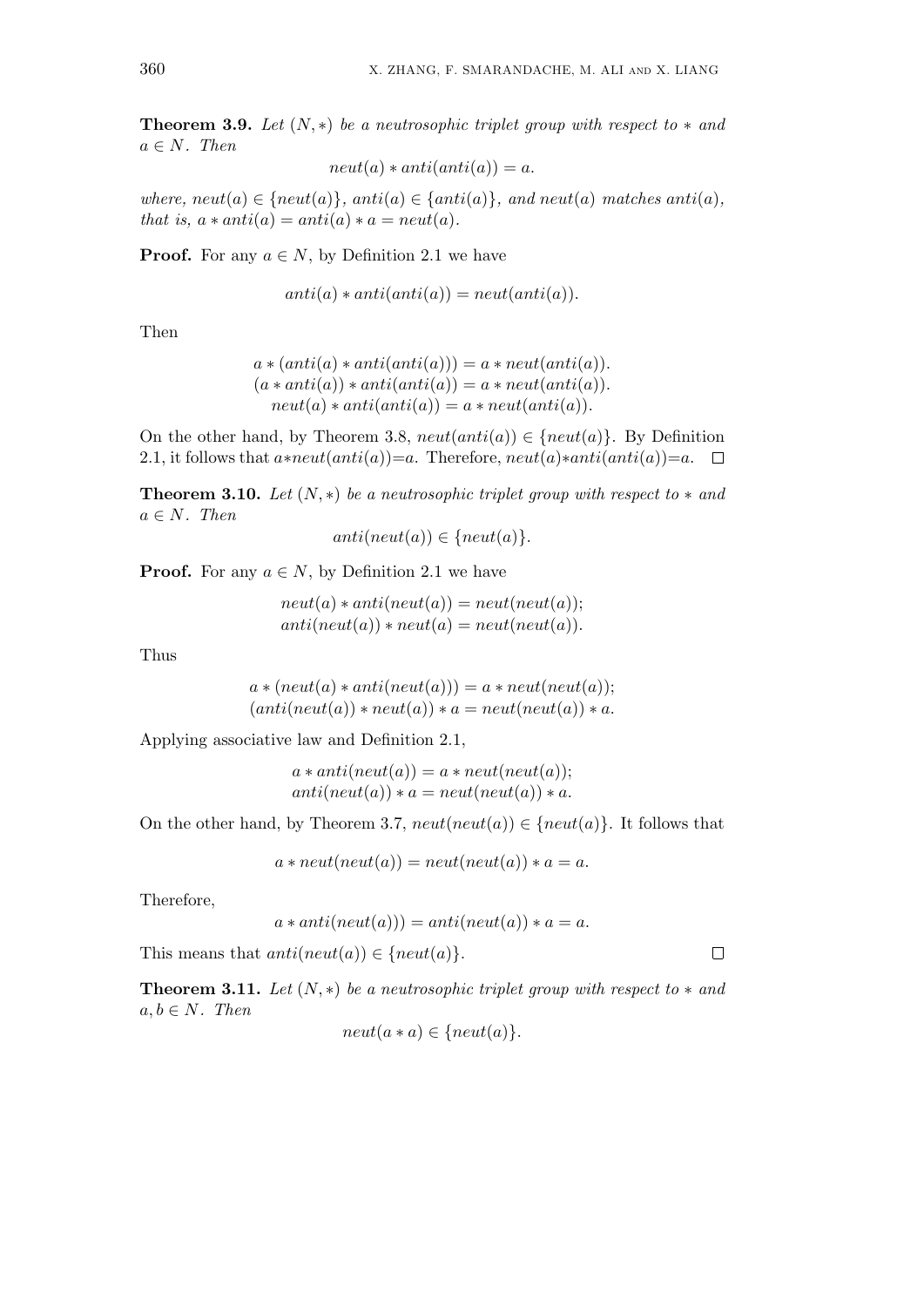**Proof.** For any  $a \in N$ , by Definition 2.1 we have

$$
(a * a) * \textit{neut}(a * a) = a * a.
$$

From this and applying the associativity of operation *∗* and Definition 2.1 we get

$$
(anti(a) * a) * a * neut(a * a) = (anti(a) * a) * a.
$$

$$
neut(a) * a * neut(a * a) = neut(a) * a.
$$

$$
a * neut(a * a) = a.
$$

Similarly, we can prove  $neut(a * a) * a = a$ . This means that  $neut(a * a) \in$ *{neut*(*a*)*}*.  $\Box$ 

Now, we note that Proposition 3.18 in [16] is not true.

**Example 3.12.** Consider  $(Z_{10}, \sharp)$ , where  $\sharp$  is defined as  $a \sharp b = 3ab (mod 10)$ . Then,  $(Z_{10}, \sharp)$  is a neutrosophic triplet group under the binary operation  $\sharp$  with Table 1.

Table 1 Cayley table of neutrosophic triplet group  $(Z_{10}, \sharp)$ 

| Ħ              | 0 | 1              | $\overline{2}$ | 3              | 4              | 5              | 6              | 7              | 8              | 9              |
|----------------|---|----------------|----------------|----------------|----------------|----------------|----------------|----------------|----------------|----------------|
| $\overline{0}$ | 0 | 0              | 0              | 0              | $\overline{0}$ | 0              | $\overline{0}$ | 0              | 0              | $\overline{0}$ |
| 1              | 0 | 3              | 6              | 9              | $\overline{2}$ | 5              | 8              | 1              | 4              | 7              |
| $\overline{2}$ | 0 | 6              | $\overline{2}$ | 8              | $\overline{4}$ | 0              | 6              | $\overline{2}$ | 8              | $\overline{4}$ |
| 3              | 0 | 9              | 8              | 7              | 6              | 5              | 4              | 3              | $\overline{2}$ | 1              |
| 4              | 0 | $\overline{2}$ | 4              | 6              | 8              | 0              | $\overline{2}$ | 4              | 6              | 8              |
| 5              | 0 | 5              | 0              | 5              | $\overline{0}$ | $\overline{5}$ | $\overline{0}$ | 5              | 0              | 5              |
| 6              | 0 | 8              | 6              | 4              | $\overline{2}$ | 0              | 8              | 6              | 4              | $\overline{2}$ |
| 7              | 0 | 1              | $\overline{2}$ | 3              | 4              | 5              | 6              | 7              | 8              | 9              |
| 8              | 0 | 4              | 8              | $\overline{2}$ | 6              | 0              | 4              | 8              | $\overline{2}$ | 6              |
| 9              | 0 | 7              | $\overline{4}$ | 1              | 8              | 5              | $\overline{2}$ | 9              | 6              | 3              |

For each  $a \in Z_{10}$ , we have *neut*(*a*) in  $Z_{10}$ . That is,

$$
neut(0) = 0
$$
,  $neut(1) = 7$ ,  $neut(2) = 2$ ,  $neut(3) = 7$ ,  $neut(4) = 2$ ,  
\n $neut(5) = 5$ ,  $neut(6) = 2$ ,  $neut(7) = 7$ ,  $neut(8) = 2$ ,  $neut(9) = 7$ .

Let  $H = \{0, 2, 5, 7\}$ , then  $(H, \sharp)$  is a neutrosophic triplet subgroup of  $(Z_{10}, \sharp)$ , but

$$
anti(5) \in \{1, 3, 5, 7, 9\} \not\subset H,
$$
  

$$
anti(0) \in \{0, 1, 2, 3, 4, 5, 6, 7, 8, 9\} \not\subset H.
$$

Therefore, Proposition 3.18 in [16] should be revised to the following form.

**Proposition 3.13.** *Let* (*N, ∗*) *be a neutrosophic triplet group and H be a subset of N. Then H is a neutrosophic triplet subgroup of N if and only if the following conditions hold:*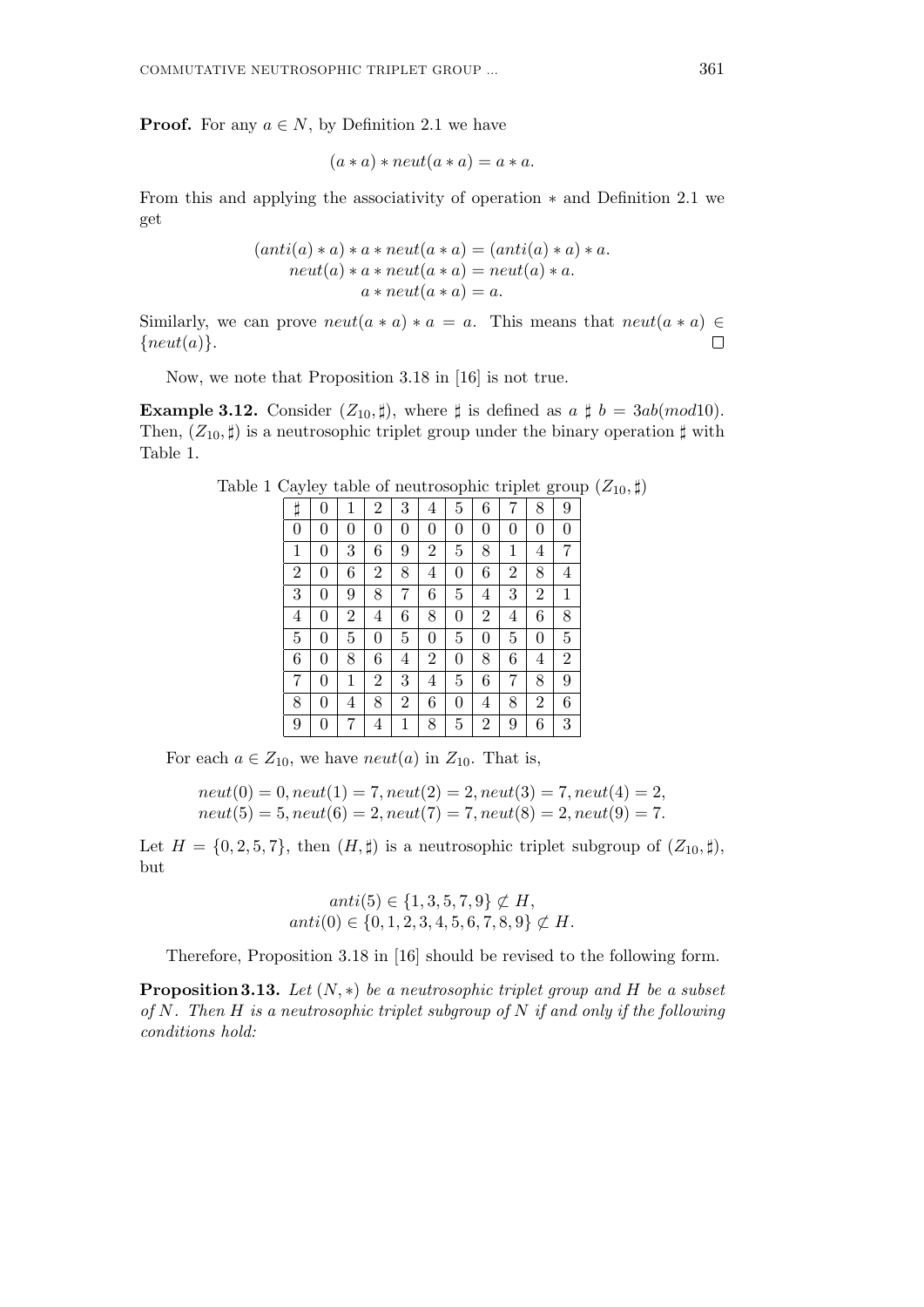- $(1)$   $a * b \in H$  *for all*  $a, b \in H$ *.*
- (2) *there exists neut*( $a$ )  $\in$  *H for all*  $a \in$  *H*.
- (3) *there exists anti* $(a) \in H$  *for all*  $a \in H$ *.*

#### **4. New properties of commutative neutrosophic triplet group**

**Theorem 4.1.** *Let* (*N,*) *be a commutative neutrosophic triplet group with respect to*  $*$  *and*  $a, b \in N$ *. Then* 

$$
\{neut(a)\} * \{neut(b)\} \subseteq \{neut(a * b)\}.
$$

**Proof.** For any  $a, b \in N$ , by Definition 2.1 and 2.4 we have

 $a * \text{neut}(a) * \text{neut}(b) * b = (a * \text{neut}(a)) * (\text{neut}(b) * b) = a * b.$ 

From this and applying the commutativity and associativity of operation *∗* we get

$$
(neut(a) * neut(b)) * (a * b) = (a * b) * (neut(a) * neut(b)) = a * b.
$$

This means that  $neut(a)*neut(b) \in \{neut(a*b)\}$ , that is,  $\{neut(a)\}*\{neut(b)\} \subset$ *{neut*(*a ∗ b*)*}*.  $\Box$ 

**Proposition 4.2.** *Let* (*N, ∗*) *be a commutative neutrosophic triplet group with respect to*  $*$  *and*  $H = \{neut(a) | a \in N\}$ *. Then H is a neutrosophic triplet*  $subgroup of N such that (\forall a \in N) neut(a) \in H and unit(h) \in H for any$  $h \in N$ *.* 

**Proof.** For any  $h_1, h_2 \in N$ , by the definition of *H*, there exists  $a, b \in N$  such that  $h_1 = neutr(a), h_2 = neutr(b)$ . Then, by Theorem 4.1 we have

$$
h_1 * h_2 = neut(a) * neut(b) \in \{neut(a * b)\} \subseteq H.
$$

Moreover, applying Theorem 3.7 and 3.10,

$$
neut(h_1) = neut(new(a)) \in \{neut(a)\} \subseteq H.
$$
  

$$
anti(h_1) = anti(new(a)) \in \{neut(a)\} \subseteq H.
$$

Using Proposition 3.13 we know that *H* is a neutrosophic triplet subgroup of *N*, and it satisfies

$$
(\forall a \in N)
$$
  $neut(a) \in H$ , and  $unit(h) \in H$  for any  $h \in N$ .

 $\Box$ 

**Theorem 4.3.** *Let* (*N, ∗*) *be a commutative neutrosophic triplet group with respect to*  $*$  *and*  $a, b \in N$ *. Then* 

$$
\{anti(a)\} * \{anti(b)\} \subseteq \{anti(a * b)\}.
$$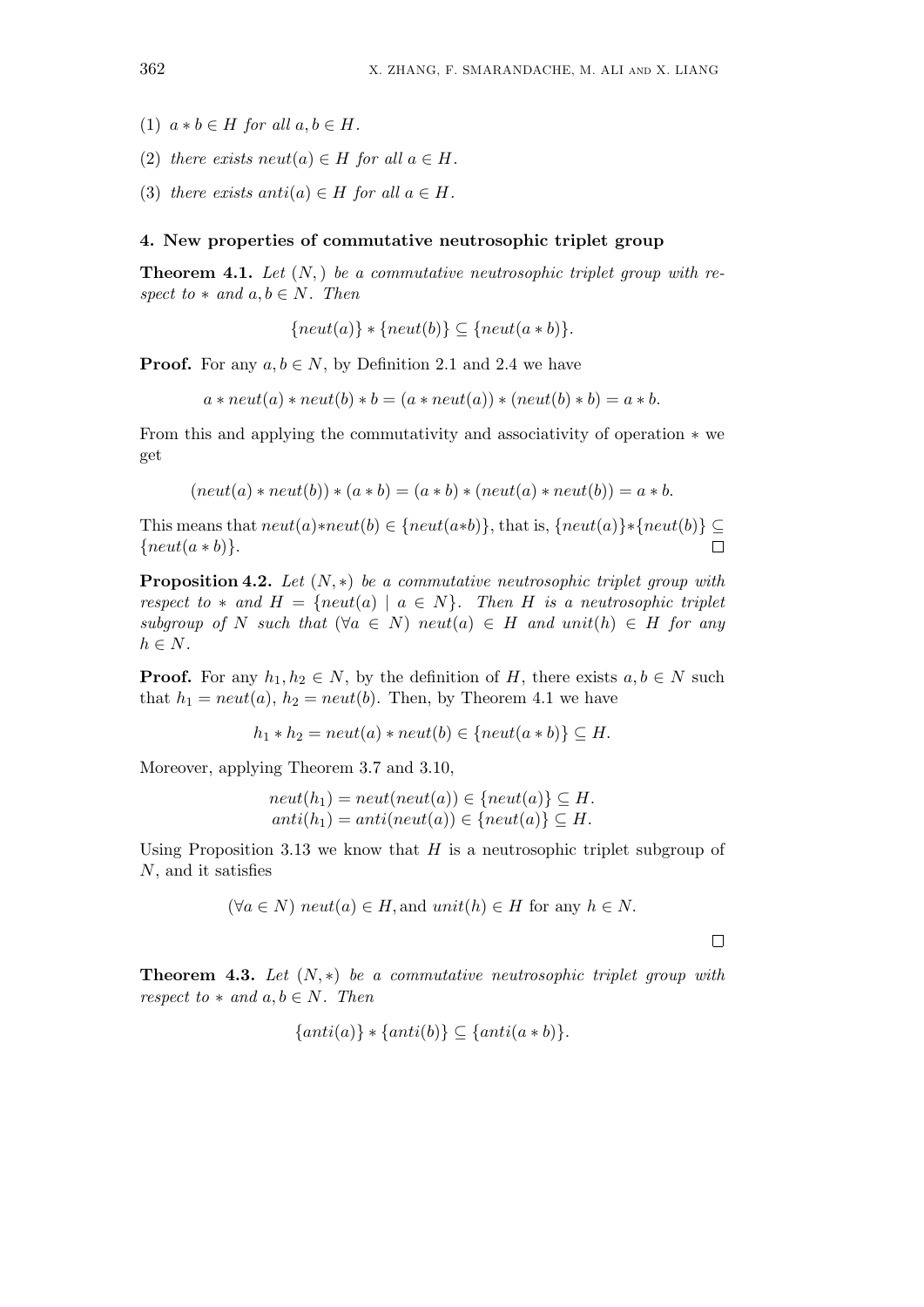**Proof.** For any  $a, b \in N$ , by Definition 2.1 and 2.4 we have

$$
a * anti(a) * anti(b) * b = (a * anti(a)) * (anti(b) * b) = neut(a) * neut(b).
$$

From this and applying the commutativity and associativity of operation *∗* we get

$$
(anti(a) * anti(b))(a * b) = (a * b) * (anti(a) * anti(b)) = neutr(a) * neutr(b).
$$

Applying Theorem 4.1,  $neut(a) * neut(b) \in \{neut(a * b)\}.$  Hence, by Definition 2.1,  $anti(a) * anti(b) \in \{anti(a * b)\},$  that is,  $\{anti(a)\} * \{anti(b)\} \subseteq \{anti(a * b)\}$ *b*)*}*.  $\Box$ 

**Theorem 4.4.** *Let* (*N, ∗*) *be a commutative neutrosophic triplet group with respect to*  $*$ *. Define binary relation*  $\approx_{\text{neut}}$  *on N as following:* 

*∀a*, *b*  $\in$  *N, a*  $\approx$ <sub>*neut*</sub> *b iff there exists anti*(*b*)  $\in$  {*anti*(*b*)}*, and p, q*  $\in$  *N, and*  $neut(p) \in \{neut(p)\}$  *such that* 

$$
a * anti(b) * neut(p) \in \{neut(q)\}.
$$

*Then ≈neut is reflexive and symmetric.*

**Proof.** (1) For any  $a \in N$ , by Proposition 3.2,  $neut(a) * neut(a) \in \{neut(a)\}$ . Using Definition 2.1 we get

$$
a * anti(a) * neut(a) = neut(a) * neut(a) \in \{neut(a)\}.
$$

Then,  $a \approx_{neut} a$ .

(2) Assume  $a \approx_{neut} b$ , then there exists  $p, q \in N$  such that

$$
(C1) \t a * anti(b) * neut(p) = neut(q).
$$

where  $anti(b) \in \{anti(b)\}, \, neut(p) \in neut(p), \, neut(q) \in \{neu(tq)\}.$  Using Theorem 3.10,  $anti(new(p)) \in \{neu(p)\}$ . So, we denote  $anti(new(p)) = x \in$ *{neut*(*p*)*}*. Thus,

$$
b * anti(a) * x = b * anti(a) * anti(newt(p))
$$
\n
$$
= anti(a) * (neut(b) * anti(anti(b))) * anti(newt(p))
$$
\n
$$
= (anti(a) * anti(anti(b)) * anti(newt(p))) * anti( {neut(p))
$$
\n
$$
= (anti(a) * anti(anti(b)) * anti(newt(p))) * neutt(b)
$$
\n
$$
= {anti(a * anti(b) * neutt(p))) * neutt(b)}
$$
\n
$$
= {anti(neut(a * anti(b) * neutt(p))) * neutt(b)}
$$
\n
$$
= {anti(neut(q))} * neutt(b)
$$
\n
$$
= {neut(q) } * neutt(b)
$$
\n
$$
= {neut(q * b)}
$$
\n
$$
= {neut(q * b)}
$$
\n
$$
= {neut(q * b)}
$$
\n
$$
= {neut(q * b)}
$$
\n
$$
= {neut(q * b)}
$$
\n
$$
= {neut(q * b)}
$$
\n
$$
= {neut(q * b)}
$$
\n
$$
= {neut(q * b)}
$$
\n
$$
= {neut(q * b)}
$$
\n
$$
= {neut(q * b)}
$$
\n
$$
= {neut(q * b)}
$$
\n
$$
= {neut(q * b)}
$$
\n
$$
= {neut(q * b)}
$$
\n
$$
= {neut(q * b)}
$$
\n
$$
= {neut(q * b)}
$$
\n
$$
= {neut(q * b)}
$$
\n
$$
= {neut(q * b)}
$$
\n
$$
= {neut(q * b)}
$$
\n
$$
= {neut(q * b)}
$$
\n
$$
= {neut(q * b)}
$$
\n
$$
= {neut(q * b)}
$$
\n
$$
= {neut(q * b)}
$$
\n
$$
= {neut(q * b)}
$$
\n
$$
= {neut(q * b)}
$$
\n
$$
= {neut(q * b)}
$$
\n
$$
= {neut(q * b)}
$$
\n
$$
= {neut(q * b)}
$$
\n
$$
= {neut(q * b)}
$$
\n
$$
= {neut(q * b)}
$$
\n
$$
= {neut(q * b)}
$$
\n
$$
= {neut(q * b)}
$$
\n
$$
= {neut
$$

This means that  $b \approx_{neut} a$ .

 $\Box$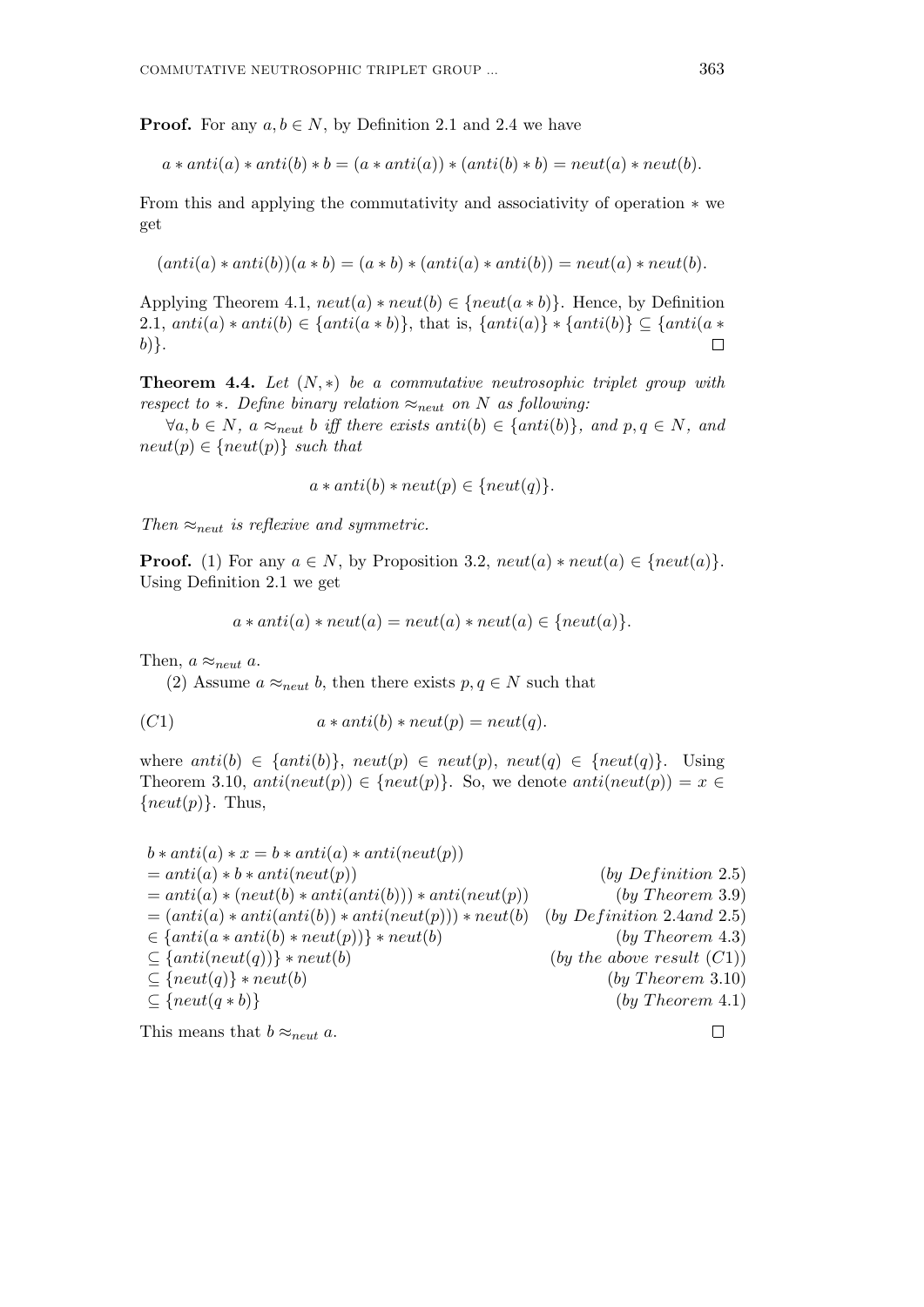$\Box$ 

**Definition 4.5.** Let (*N, ∗*) be a neutrosophic triplet group. Then, *N* is called a neutrosophic triplet group with condition (AN) if for all  $a, b \in N$ , we have

 $\{Anti(a * b)\} \subseteq \{anti(a)\} * \{anti(b)\}.$ 

**Proposition 4.6.** *Let* (*N, ∗*) *be a commutative neutrosophic triplet group with condition (AN)* and  $a, b \in N$ *. Then* 

$$
neut(a * b) \in \{neut(a)\} * \{neut(b)\}.
$$

**Proof.** For any  $a, b \in N$ , by Definition 4.5, there exists  $anti(a) \in \{anti(a)\}\,$ ,  $anti(b) \in \{anti(b)\}$  such that

$$
anti(a * b) = anti(a) * anti(b).
$$

Then

$$
neut(a * b) = (a * b) * anti(a * b) = (a * b) * (anti(a) * anti(b))
$$
  
= (a \* anti(a)) \* (b \* anti(b)) = neutr(a) \* neut(b).

This means that  $neut(a * b) \in \{neut(a)\} * \{neut(b)\}.$ 

**Lemma 4.7.** *Let* (*N, ∗*) *be a commutative neutrosophic triplet group with condition*  $(AN)$  *and*  $a, b \in N$ *. If there exists anti* $(b) \in \{anti(b)\}, p, q \in N$ *,*  $neut(p) \in \{neut(p)\}$  *and*  $neut(q) \in \{neut(q)\}$  *such that* 

$$
a * anti(b) * neut(p) = neut(q).
$$

*Then for any*  $x \in \{anti(b)\},$  *there exists*  $p_1, q_1 \in N$ *, neut* $(p_1) \in \{ne(p_1)\}$  *and*  $neut(q_1) \in \{neut(q_1)\}$  *such that* 

$$
a * x * neut(p_1) = neut(q_1).
$$

**Proof.** For any  $x \in \{anti(b)\},\$  there exists  $y \in \{ne(b)\}\$  such that  $b * x =$  $x * b = y$ . Thus, from  $a * anti(b) * neut(p) = neut(q)$  we get

$$
a * x * (neut(b) * neut(p))
$$
  
=  $a * x * (anti(b) * b) * neut(p)$   
=  $(a * anti(b) * neut(p)) * (x * b)$   
=  $neut(q) * y$   
 $\in neut(q) * {neut(b)}$   
 $\subseteq {neut(q * b)}$  (by Theorem 4.1)

Therefore, there exists  $p_1, q_1 \in N$ ,  $neut(p_1) \in \{neut(p_1)\}$  and  $neut(q_1) \in$  ${neut(q_1)}$  such that  $a * x * neut(p_1) = neut(q_1)$ .  $\Box$ 

**Theorem 4.8.** *Let* (*N, ∗*) *be a commutative neutrosophic triplet group with condition (AN). Define binary relation*  $\approx_{\text{neut}}$  *on N as following:* 

*∀a*, *b*  $\in$  *N, a*  $\approx$ <sub>*neut*</sub> *b iff there exists anti*(*b*)  $\in$  {*anti*(*b*)}*, p*, *q*  $\in$  *N, and*  $neut(p) \in \{neut(p)\}$  *such that* 

 $a * anti(b) * neut(p) \in \{neu(t(q)\}.$ 

*Then*  $\approx$ <sub>*neut*</sub> *is an equivalent relation on N.*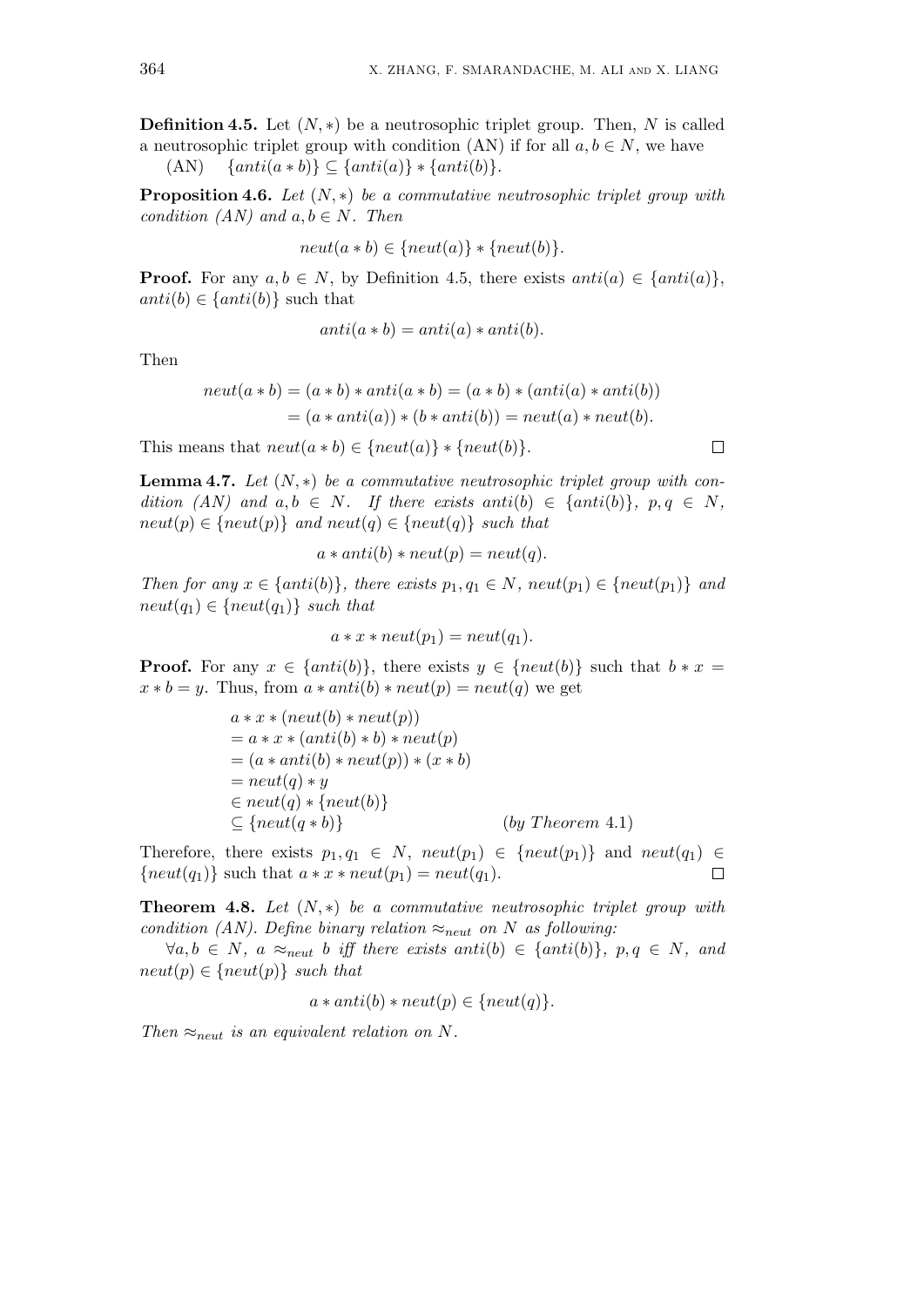**Proof.** By Theorem 4.4, we only prove that *≈neut* is transitive. Assume that  $a \approx_{neut} b$  and  $b \approx_{neut} c$ , then there exists  $p, q, r, s \in N$  such that

(C1) 
$$
a * anti(b) * neut(p) = neut(q).
$$

(C2)  $b * antic) * neut(r) = neut(s).$ 

where  $anti(b) \in \{anti(b)\}, anti(c) \in \{anti(c)\}, neutr(p) \in \{neut(p)\}, neutr(p) \in \{neut(q)\}$  ${ \{neut(q)\}$ ,  $neut(r) \in { \{neut(r)\} }$ ,  $neut(s) \in { \{neut(s)\} }$ . Using Theorem 3.10 and Theorem 4.1, we have

 $neut(p)*neut(c)*anti(neut(s)) \in \{neut(p)\}\{neut(c)\}\{neut(s)\}\subset \{neut(p)*s*c\}.$ Denote  $y = neut(p) * neut(c) * anti(neut(s)) \in \{neu(p) * s * c\}$ , then  $a * anti(c) * y = a * anti(c) * neutr(p) * neutr(c) * anti(ncut(s))$  $= a * anti(c) * neutr(p) * anti(neut(s)) * neutr(c)$  (by Definition 2.5)  $= a * anti(c) * neut(p) * anti(b * anti(c) * neut(r)) * neut(c)$ (by the above result (C2))  $\in$  a \* anti(c) \* neut(p) \* {anti(b) \* anti(anti(c)) \* anti(neut(r))} \* neut(c) (by Definition 4.5)  $\subseteq$  *a* \* *anti*(*c*) \* *neut*(*p*) \* { *anti*(*b*) \* *c* \* *anti*(*neut*(*r*))} (by Definition 2.4, 2.5 and Theorem 3.9)  $\subset$  *a* \* *neut*(*p*) \* {*anti*(*b*) \* *neut*(*r*) \* (*anti*(*c*) \* *c*)} (by Theorem 3.10, Definition 2.4 and 2.5)  $= a * \text{neut}(p) * \{\text{anti}(b) * \text{neut}(r) * \text{neut}(c)\}\$  (by Definition 2.1)  $\subseteq$  { $(a * anti(b) * neut(p) * neut(r) * neut(c)$ } (by Definition 2.1)  $\subseteq$  { $neut(q_1)*neut(r)*neut(c)$ } (by the above result (C1) and Lemma 4.7) *⊆ {neut*(*q*<sup>1</sup> *∗ r ∗ c*)*}* (by Theorem 4.1) This means that  $a \approx_{neut} c$ .  $\Box$ 

# **5. Commutative neutrosophic triplet group and Abel group with BCI-algebra**

**Theorem 5.1.** Let  $(N, *)$  be a commutative neutrosophic triplet group condition *(AN). Define binary relation ≈neut on N as Theorem 4.8. Then the following statements are hold:*

- (1)  $a, b, c \in N$ ,  $a \approx_{neut} b \Rightarrow a * c \approx_{neut} b * c$ .
- (2)  $a \approx_{neut} b \Rightarrow neut(a) \approx_{neut} neut(b)$ .
- (3)  $a \approx_{neut} b \Rightarrow anti(a) \approx_{neut} anti(b)$ .
- (4)  $a, b \in N$ ,  $neut(a) \approx_{neut} neut(b)$ .

**Proof.** (1) Assume  $a \approx_{\text{neut}} b$ , then there exists  $p, q \in N$  such that

(*C*1)  $a * anti(b) * neutr(p) = neutr(q)$ ,

where  $anti(b) \in \{anti(b)\}, neutr(p) \in \{neu(t)p\}, neutr(p) \in \{neu(tq) \in \{neu(tq)\}.$  Thus,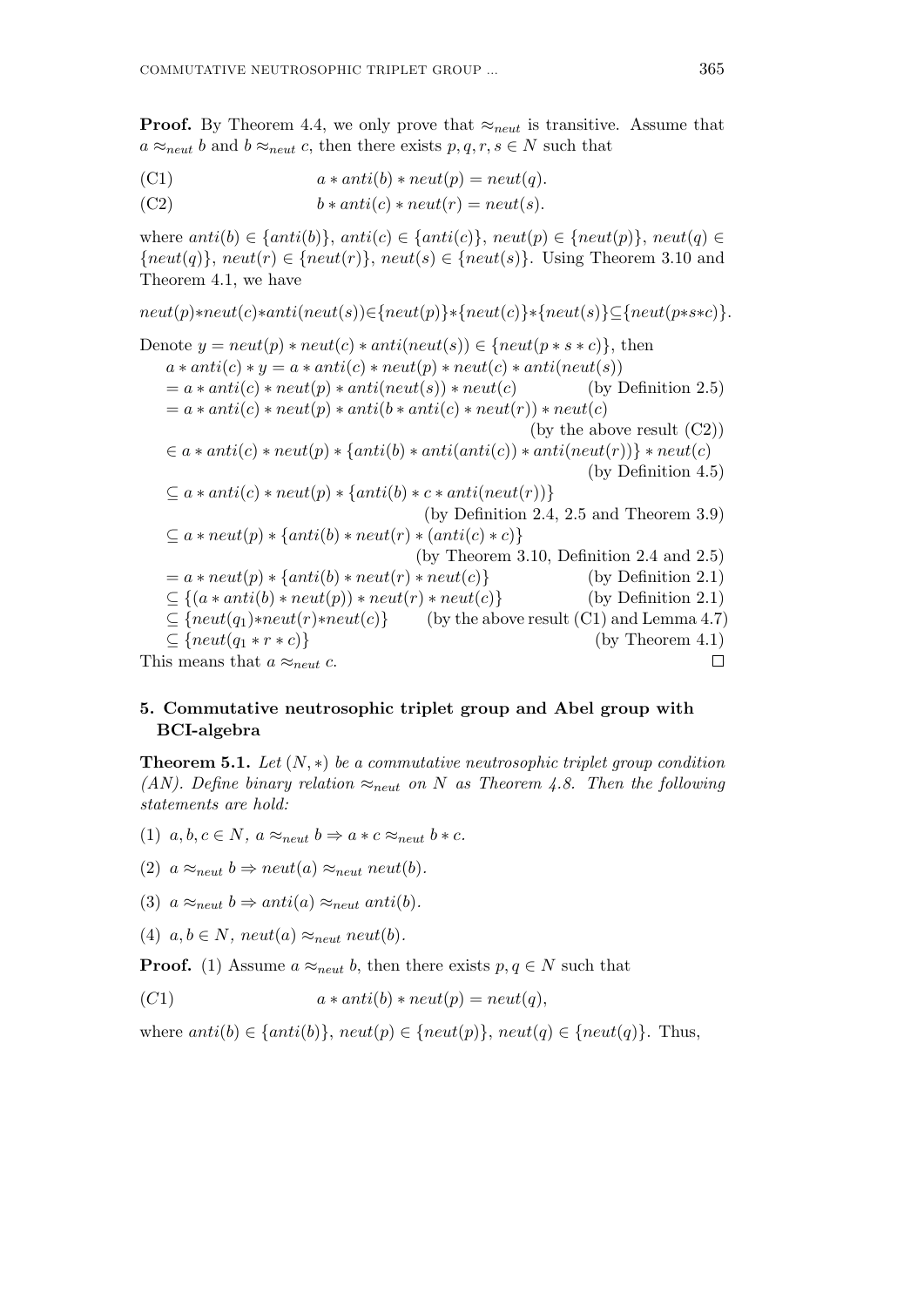$(a * c) * anti(b * c) * neutr(p)$  $\in$   $(a * c) * \{anti(b)\} * \{anti(c)\} * neut(p)$  (*by Definition* 4.5)  $\subseteq$   $\{a * \text{anti}(b) * \text{neut}(p)\} * \{c * \text{anti}(c)\}$  (*by Definition* 2.4 *and* 2.5)  $= {a * anti(b) * neut(p)} * {neut(c)}$  (*by Definition* 2*.*1)  $\subseteq$  { $neut(q_1)$ } \* { $neut(c)$ }(*by the above result* (*C*1) *and Lemma* 4.7)  $\subseteq$  { $neut(q_1 * c)$ } (*by Theorem 4.1*)

It follows that  $a * c \approx_{\text{neut}} b * c$ .

(2) Assume  $a \approx_{neut} b$ , then there exists  $p, q \in N$  such that

 $a * anti(b) * neut(p) = neut(q)$ .

where  $anti(b) \in \{anti(b)\}, \, neut(p) \in \{neut(p)\}, \, neut(q) \in \{neut(q)\}.$  Then, applying Theorem 3.8 and Theorem 4.1 we have

 $neut(a)*anti(new(b))*neut(p) \in \{neut(a)\}\times \{neut(b)\}\times \{neut(p)\}\subseteq \{neut(a*b*p)\}.$ 

This means that  $neut(a) \approx_{neut} neut(b)$ .

(3) Assume  $a \approx_{neut} b$ , then there exists  $p, q \in N$  such that

 $a * anti(b) * neut(p) = neut(q).$ 

where  $anti(b) \in \{anti(b)\}, \, neut(p) \in \{neu(t)p\}, \, neut(q) \in \{neu(tq)\}.$  Using Theorem 3.10,

 $anti(neut(p)) \in \{neut(p)\}, \ antif(neut(q)) \in \{neut(q)\}.$ 

Applying Theorem 4.3 we have

$$
anti(a) * anti(anti(b)) * anti(neut(p)) \in \{anti(a * anti(b) * neut(p))\}
$$
  

$$
\subseteq \{anti(neut(q))\} \subseteq \{neut(q)\}.
$$

It follows that  $anti(a) \approx_{neut} anti(b)$ .

 $(4) \ \forall a, b \in N$ , since

| $neut(a) * anti(newt(b)) * neut(a)$   |                   |
|---------------------------------------|-------------------|
| $\in neut(a) * \{neut(b)\} * neut(a)$ | (by Theorem 3.10) |
| $\subseteq$ {neut(a * b * a)}         | (by Theorem 4.1)  |

This means that  $neut(a) \approx_{neut} neut(b)$ .

**Theorem 5.2.** *Let* (*N, ∗*) *be a commutative neutrosophic triplet group with condition (AN). Define binary relation*  $\approx_{neut}$  *on N as Theorem 4.8. Then the quotient*  $N/\approx_{neut}$  *is an Abel group with respect to the following operation:* 

$$
\forall a, b \in N, [a]_{neut} \bullet [b]_{neut} = [a * b]_{neut}.
$$

*where*  $[a]_{n \in \mathbb{N}}$  *is the equivalent class of a, the unit elment of*  $(N | \approx_{next}, \bullet)$  *is*  $1_{neut} = [neut(a)]_{neut}, \forall a \in N, neut(a) \in \{neut(a)\}.$ 

 $\Box$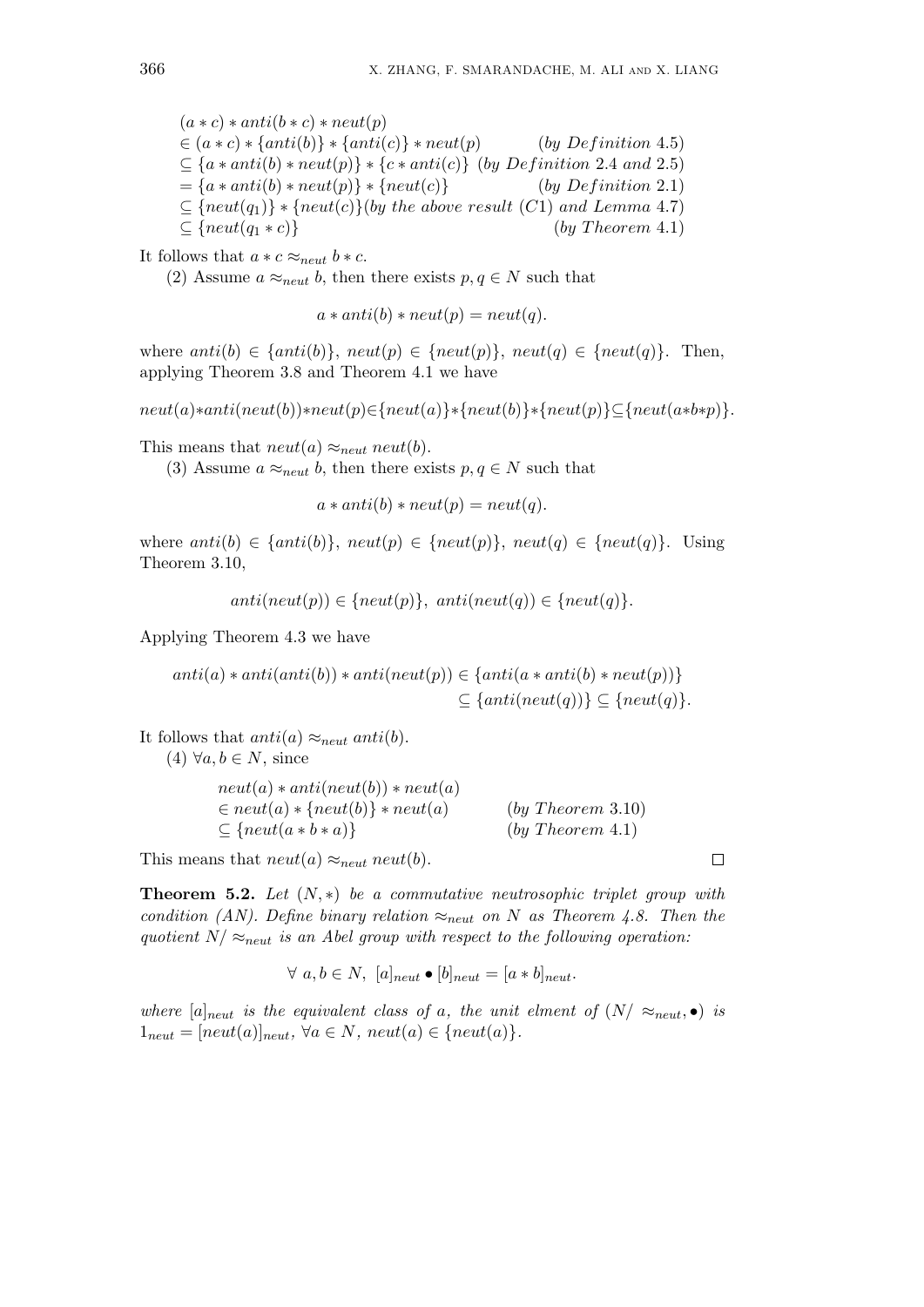**Proof.** By Theorem 5.1 (1)  $\sim$  (3) we know that the operation " $\bullet$ " is well definition. Obviously,  $(N / \approx_{neut}, \bullet)$  is a commutative neutrosophic triplet group. Moreover, by Theorem 5.1 (4) we get

> $∀a, b ∈ N$ ,  $[neut(a)]_{neut} = [neut(b)]_{neut}$ .  $\forall a, b \in N$ ,  $neut([a]_{neut}) = neut([b]_{neut}).$

This means that  $neut(\cdot)$  is unique. Denote

 $1_{neut} = [neut(a)]_{neut}, \forall a \in N, neut(a) \in \{neut(a)\}.$ 

Then  $1_{neut}$  is the unit element of  $(N / \approx_{neut} \bullet)$ . Moreover, by Theorem 5.1 (3) we get that  $anti([a]_{neut})$  is unique,  $\forall a \in N$ . Therefore,  $(N / \approx_{neut}, \bullet)$  is an Abel group.  $\Box$ 

**Theorem 5.3.** *Let* (*N, ∗*) *be a commutative neutrosophic triplet group with condition (AN). Define binary relation*  $\approx_{neut}$  *on N as Theorem 4.8. If define a new operation* " $\rightarrow$ " *on the quotient*  $N / \approx_{\text{neut}}$  *as following:* 

$$
\forall a, b \in N, \ [a]_{neut} \rightarrow [b]_{neut} = [a]_{neut} \bullet anti([b]_{neut}).
$$

*Then*  $(N/\approx_{neut}, \rightarrow, 1_{neut})$  *is a BCI-algebra, where*  $1_{neut}=[neut(a)]_{neut}$ ,  $\forall a \in N$ *.* 

**Proof.** By Theorem 5.2 and Proposition 2.13 we can get the result.  $\Box$ 

**Example 5.4.** Let  $N = \{1, 2, 3, 4, 6, 7, 8, 9\}$ . The operation  $*$  on  $N$  is defined as Tables 2. Then,  $(N, *)$  is a neutrosophic triplet group with condition  $(AN)$ . For each  $a \in N$ , we have  $neut(a)$  in *N*. That is,

$$
neut(1) = 7
$$
,  $neut(2) = 2$ ,  $neut(3) = 7$ ,  $neut(4) = 2$ ,  
\n $neut(6) = 2$ ,  $neut(7) = 7$ ,  $neut(8) = 2$ ,  $neut(9) = 7$ .

Moreover, for each  $a \in N$ , *anti*(*a*) in *N*. That is,

$$
anti(1) = 9, anti(2) \in \{2, 7\}, anti(3) = 3, anti(4) \in \{1, 6\},
$$
  
 $anti(6) \in \{4, 9\}, anti(7) = 7, anti(8) \in \{3, 8\}, anti(9) = 1.$ 

It is easy to verify that  $N/\approx_{neut}$  =  $\{[2]_{neut}, [1]_{neut}, [3]_{neut}, [4]_{neut}\}$  and  $(N/\approx_{neut}$ •) is isomorphism to  $(Z_4, +)$ , where

$$
[2]_{neut} = \{2, 7\}, [1]_{neut} = \{1, 6\}, [3]_{neut} = \{3, 8\}, [4]_{neut} = \{4, 9\}.
$$

Table 2 Cayley table of neutrosophic triplet group (*N, ∗*)

| $\ast$         | $\mathbf 1$    | $\overline{2}$ | 3              | 4              | 6              | 7              | 8              | 9              |
|----------------|----------------|----------------|----------------|----------------|----------------|----------------|----------------|----------------|
| $\mathbf{1}$   | 3              | 6              | 9              | $\overline{2}$ | 8              | $\mathbf{1}$   | 4              | 7              |
| $\overline{2}$ | 6              | $\overline{2}$ | 8              | $\overline{4}$ | 6              | $\overline{2}$ | 8              | 4              |
| 3              | 9              | 8              | 7              | 6              | 4              | 3              | $\overline{2}$ | 1              |
| $\overline{4}$ | $\overline{2}$ | $\overline{4}$ | 6              | 8              | $\overline{2}$ | 4              | 6              | 8              |
| 6              | 8              | 6              | 4              | $\overline{2}$ | 8              | 6              | 4              | $\overline{2}$ |
| 7              | 1              | $\overline{2}$ | 3              | $\overline{4}$ | 6              | 7              | 8              | 9              |
| 8              | 4              | 8              | $\overline{2}$ | 6              | $\sqrt{4}$     | 8              | $\overline{2}$ | 6              |
| 9              | 7              | $\overline{4}$ | 1              | 8              | $\overline{2}$ | 9              | 6              | 3              |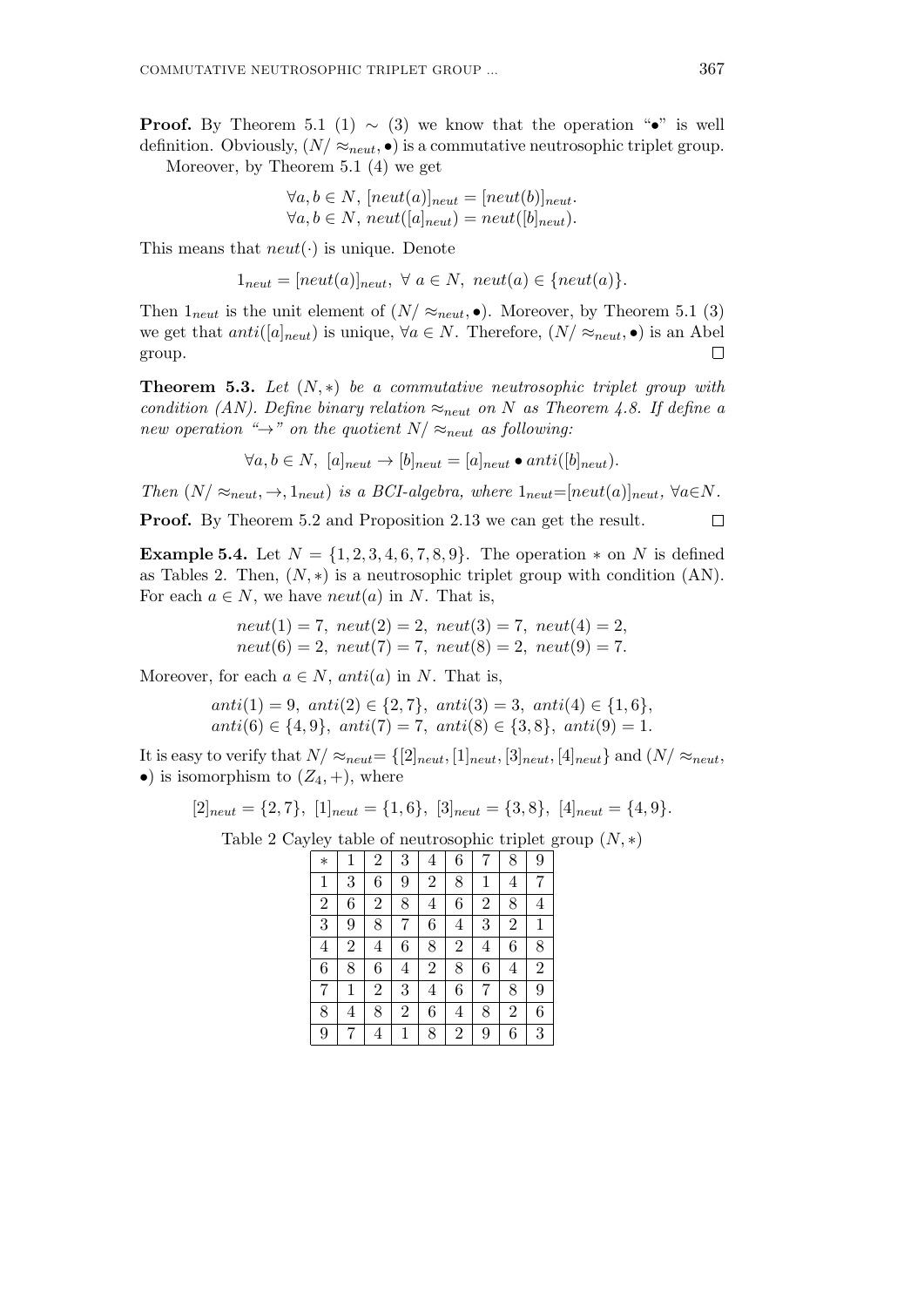|              | $[2]_{neut}$ | $[1]_{neut}$ | $[3]_{neut}$ | $[4]_{neut}$ |
|--------------|--------------|--------------|--------------|--------------|
| $[2]_{neut}$ | $[2]_{neut}$ | $[1]_{neut}$ | $[3]_{neut}$ | $[4]_{neut}$ |
| $[1]_{neut}$ | $[1]_{neut}$ | $[3]_{neut}$ | $[4]_{neut}$ | $[2]_{neut}$ |
| $[3]_{neut}$ | $[3]_{neut}$ | $[4]_{neut}$ | $[2]_{neut}$ | $[1]_{neut}$ |
| $[4]_{neut}$ | $[4]_{neut}$ | $[2]_{neut}$ | $[1]_{neut}$ | $[3]_{neut}$ |

Table 3 Cayley table of Abel group  $((N/\approx_{neut}, \bullet))$ 

Table 4 Cayley table of Abel group  $(Z_4, +)$ 

|                |                |                |                | C              |
|----------------|----------------|----------------|----------------|----------------|
|                | $\overline{0}$ |                | 3              | 4              |
| $\overline{0}$ | $\overline{0}$ |                | $\overline{2}$ | $\overline{3}$ |
|                |                | $\overline{2}$ | 3              | $\overline{0}$ |
| $\,2$          | $\,2$          | 3              | 0              |                |
| 3              | 3              | 0              |                | $\bar{2}$      |

**Example 5.5.** Consider  $(Z_{10}, \sharp)$ , where  $\sharp$  is defined as  $a \sharp b = 3ab (mod 10)$ . Then,  $(Z_{10}, \sharp)$  is a neutrosophic triplet group with condition (AN), the binary operation  $\sharp$  is defined in Table 1. For each  $\in Z_{10}$ , we have *neut*(*a*) in  $Z_{10}$ . That is,

$$
neut(0) = 0
$$
,  $neut(1) = 7$ ,  $neut(2) = 2$ ,  $neut(3) = 7$ ,  $neut(4) = 2$ ,  
\n $neut(5) = 5$ ,  $neut(6) = 2$ ,  $neut(7) = 7$ ,  $neut(8) = 2$ ,  $neut(9) = 7$ .

Moreover, for each  $a \in Z_{10}$ ,  $anti(a)$  in  $Z_{10}$ . That is,

$$
anti(0) \in \{0, 1, 2, 3, 4, 5, 6, 7, 8, 9\}, \ anti(1) = 9, \ anti(2) \in \{2, 7\},\ anti(3) = 3, \ anti(4) \in \{1, 6\}, \ anti(5) \in \{1, 3, 5, 7, 9\},\ anti(6) \in \{4, 9\}, \ anti(7) = 7, \ anti(8) \in \{3, 8\}, \ anti(9) = 1.
$$

It is easy to verify that  $N/\approx_{neut}$  =  $\{1_{neut} = 0|_{neut}\}$  and  $(N/\approx_{neut}, \bullet)$  is isomorphism to *{*1*}*,where

$$
[0]_{neut} = 1_{neut} = \{0, 1, 2, 3, 4, 5, 6, 7, 8, 9\}.
$$

#### **6. Quotient structure and neutro-homomorphism basic theorem**

**Definition 6.1** ([16]). Let  $(N_1, *_1)$  and  $(N_2, *_2)$  be two neutrosophic triplet groups. Let  $f: N_1 \to N_2$  be a mapping. Then,  $f$  is called *neutro-homomorphism* if for all  $a, b \in N_1$ , we have:

(1)  $f(a *_{1} b) = f(a) *_{2} f(b);$  $(2)$   $f(new(a)) = neut(f(a));$ (3)  $f(anti(a)) = anti(f(a)).$ 

**Theorem 6.2.** *Let* (*N, ∗*) *be a commutative neutrosophic triplet group with respect to*  $*$ *, H be a neutrosophic triplet subgroup of N such that* ( $\forall a \in N$ )  $neut(a) \in H$  *and*  $(\forall a \in H)$  *anti*(*a*)  $\in H$ *. Define binary relation*  $\approx_H$  *on N as following:*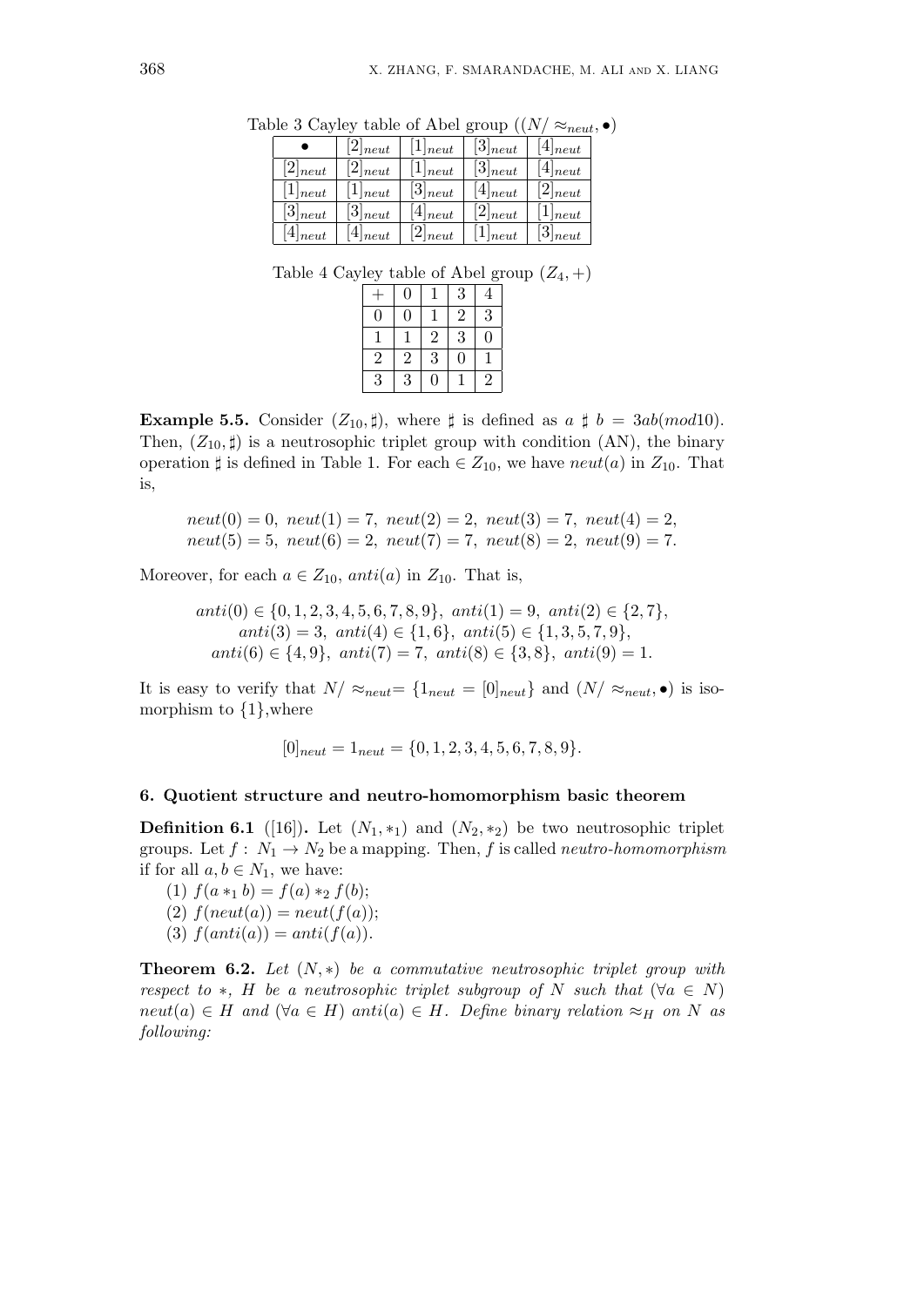$\forall a, b \in N$ ,  $a \approx_H b$  iff there exists anti(b)  $\in$  {anti(b)},  $p \in N$ , and neut(p)  $\in$ *{neut*(*p*)*} such that*

$$
a * anti(b) * neut(p) \in H.
$$

*Then*  $\approx$ *H is reflexive and symmetric.* 

**Proof.** (1) For any  $a \in N$ , by Proposition 3.2 and the hypothesis (*neut*(*a*)  $\in$  *H* for any  $a \in N$ , we have

$$
neut(a) * neut(a) \in \{neut(a)\} \subseteq H.
$$

By Definition 2.1 we get

$$
a * anti(a) * neut(a) = neut(a) * neut(a) \in H.
$$

Then,  $a \approx_H a$ .

(2) Assume  $a \approx_H b$ , then there exists  $p \in N$  such that

$$
(C2) \t a * anti(b) * neut(p) \in H.
$$

where  $anti(b) \in \{anti(b)\}, \, neut(p) \in \{neut(p)\}.$  Moreover, by the hypothesis  $(anti(a) \in H$  for any  $a \in H$ ), we have

$$
(C3) \t\t anti(a*anti(b)*neut(p)) \in H.
$$

Using Theorem 3.10,  $anti(new(p)) \in \{neu(p)\}$ . So, we denote  $anti(new(p)) =$  $x \in \{neut(p)\}\$ . Thus,

 $b * anti(a) * x$  $= b * anti(a) * anti(neut(p))$  $= anti(a) * b * anti(neut(p))$  (by Definition 2.5)  $=$   $anti(a) * (neut(b) * anti(anti(b))) * anti(neut(p))$  (by Theorem 3.9)  $=(anti(a)*anti(anti(b))*anti(neut(p))) *neut(b)(by Definition 2.4 and 2.5)$  $\in$  {*anti*(*a* \* *anti*(*b*) \* *neut*(*p*))} \* *neut*(*b*) (by Theorem 4.3)  $\subseteq$  *H* (by (C3), the hypothesis and Proposition 3.13 (1)) This means that  $b \approx_H a$ .  $\Box$ 

**Lemma 6.3.** Let  $(N,*)$  be a commutative neutrosophic triplet group with con*dition (AN),*  $a, b \in N$ *, and H be a neutrosophic triplet subgroup of N such that*  $(\forall a \in N)$  *neut*(*a*)  $\in$  *H and*  $(\forall a \in H)$  *anti*(*a*)  $\in$  *H. If there exists anti*(*b*) *∈ {anti*(*b*)*}, p ∈ N, and neut*(*p*) *∈ {neut*(*p*)*} such that*

 $a * anti(b) * neutr(p) \in H$ .

*Then for any*  $x \in \{anti(b)\}\$ *, there exists*  $p_1 \in N$ *, and neut* $(p_1) \in \{ne(p_1)\}\$ *such that*

$$
a * x * \text{neut}(p_1) \in H.
$$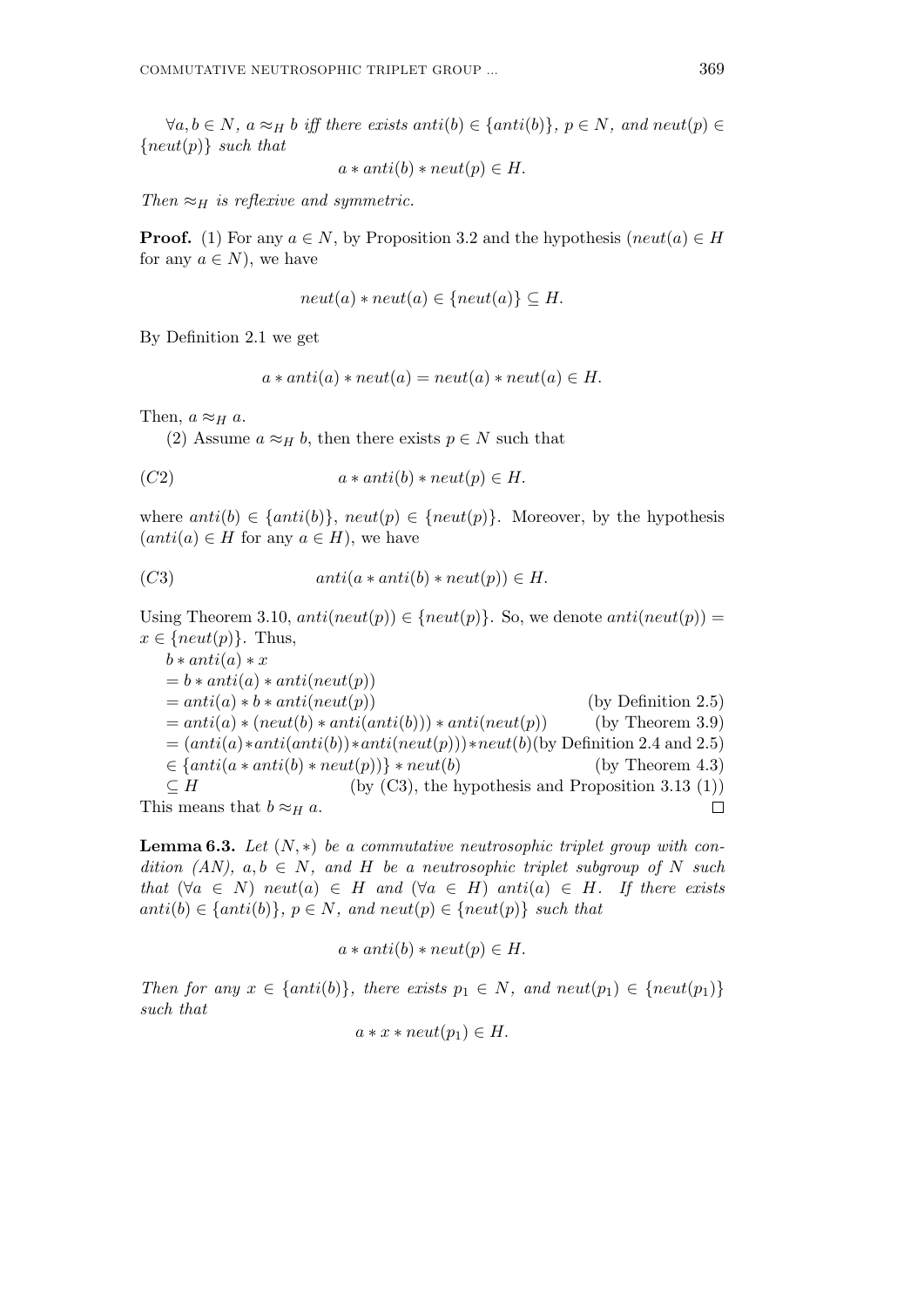**Proof.** For any  $x \in \{anti(b)\},$  there exists  $y \in \{neu(b)\}$  such that  $b*x = x*b$ *y*. Since  $(\forall a \in N)$  *neut*(*a*)  $\in$  *H*, then *y*  $\in$  *H*. Thus, from *a\*anti*(*b*)*\*neut*(*p*)  $\in$  *H* we get

 $a * x * (neut(b) * neut(v))$  $= a * x * (anti(b) * b) * neut(p)$  $=(a * anti(b) * neut(p)) * (x * b)$  $=(a * anti(b * neut(p)) * y)$ *∈ H* (*by P roposition* 3*.*13)

 $\Box$ 

**Theorem 6.4.** *Let* (*N, ∗*) *be a commutative neutrosophic triplet group with condition (AN), H be a neutrosophic triplet subgroup of N such that* ( $\forall a \in N$ )  $neut(a) \in H$  *and*  $(\forall a \in H)$  *anti* $(a) \in H$ *. Define binary relation*  $\approx_H$  *on N as following:*

 $\forall a, b \in N$ ,  $a \approx_H b$  iff there exists anti(b)  $\in$  {anti(b)},  $p \in N$ , and neut(p)  $\in$ *{neut*(*p*)*} such that*

$$
a * anti(b) * neut(p) \in H.
$$

*Then*  $\approx$ *H is an equivalent relation on N.* 

**Proof.** By Theorem 6.2, we only prove that  $\approx$ *H* is transitive. Assume that  $a \approx_H b$  and  $b \approx_H c$ , then there exists  $p, r \in N$  and  $q, s \in N$  such that

(C3) 
$$
a * anti(b) * neut(p) = q \in H.
$$

(C4) 
$$
b * anti(c) * neut(r) = s \in H.
$$

where  $anti(b) \in \{anti(b)\}, anti(c) \in \{anti(c)\}, neutr(p) \in \{neut(p)\}, neutr(p) \in$  ${neut(r)}$ . Using Theorem 4.1 and the hypothesis (*neut*(*a*)  $\in$  *H* for any *a*  $\in$  *N*), we have

$$
neut(p) * neut(s) * neut(c) \in neut(p * s * c) \subseteq H.
$$

Denote  $y = neut(p) * neut(s) * neut(c) \in neut(p * s * c)$ , then  $a * anti(c) * y$  $= a * anti(c) * neut(p) * neut(s) * neut(c)$  $= a * anti(c) * neut(p) * (s * anti(s)) * neut(c)$  (by Definition 2.1)  $= a * anti(c) * neut(p) * s * anti(b * anti(c) * neut(r)) * neut(c)$ (by the above result (C4))  $\in a * anti(c) * neut(p) * s * \{anti(b)\} * \{anti(anti(c))\} * \{anti(neut(r))\} neut(c)$ (by Definition 4.5)  $= a * anti(c) * neut(p) * s * {anti(b)} * c * {anti(neut(r))}$  (by Theorem 3.9)  $\subseteq$  *a* \* *anti*(*c*) \* *neut*(*p*) \* *s* \* {*anti*(*b*)} \* *c* \* {*neut*(*r*)} (by Theorem 3.10) *⊆ {a ∗ anti*(*b*) *∗ neut*(*p*)*} ∗ s ∗* (*anti*(*c*) *∗ c*) *∗ {neut*(*r*)*}* (by Definition 2.4 and 2.5) *⊆ H ∗ s ∗ neut*(*c*) *∗ {neut*(*r*)*}*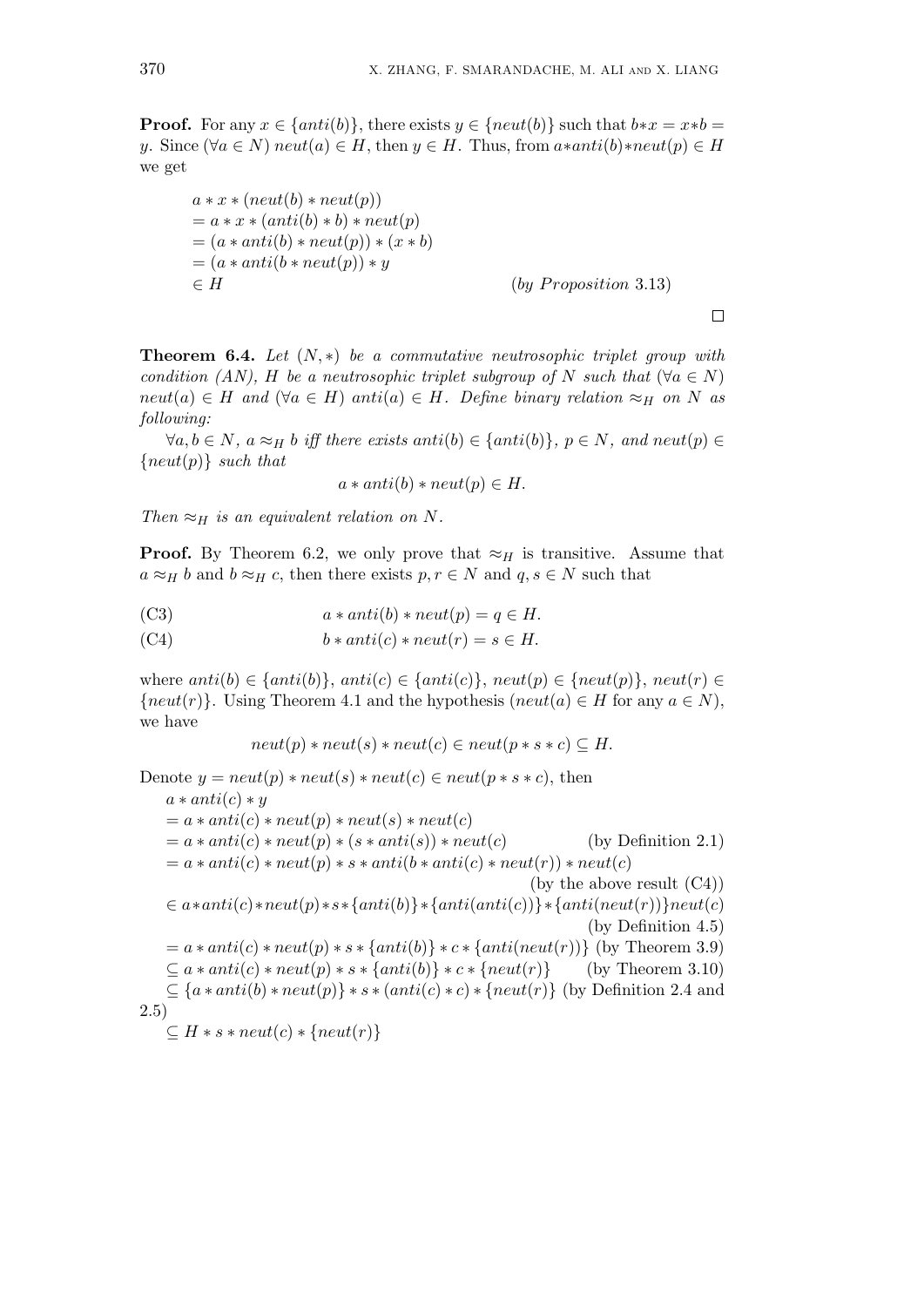(by Definition 2.1, the above result (C3) and Lemma 6.3)  $\subset$  *H* (by (C4), the hypothesis and Proposition 3.13 (1)) It follows that  $a \approx_H c$ .  $\Box$ 

**Theorem 6.5.** *Let* (*N, ∗*) *be a commutative neutrosophic triplet group with condition (AN), H be a neutrosophic triplet subgroup of N such that* ( $\forall a \in N$ )  $neut(a) \in H$  *and*  $(\forall a \in H)$  *anti*(*a*)  $\in H$ *. Define binary relation*  $\approx_H$  *on N as following:*

 $\forall a, b \in N$ ,  $a \approx_H b$  iff there exists anti(b)  $\in$  {anti(b)},  $p \in N$ , and neut(p)  $\in$ *{neut*(*p*)*} such that*

$$
a * anti(b) * neut(p) \in H.
$$

*Then the following statements are hold:*

 $(1)$   $a, b, c \in N$ ,  $a \approx_H b \Rightarrow a * c \approx_H b * c$ .

 $(2)$   $a \approx_H b \Rightarrow neut(a) \approx_H neut(b)$ .

(3)  $a \approx_H b \Rightarrow anti(a) \approx_H anti(b)$ .

**Proof.** (1) Assume  $a \approx_H b$ , then there exists  $p \in N$  such that

$$
(C2) \t a * anti(b) * neut(p) \in H.
$$

where  $anti(b) \in \{anti(b)\}, \, neut(p) \in \{neu(t)p\}.$  We have  $(a * c) * anti(b * c) * neutr(p)$ *∈* (*a ∗ c*) *∗ {anti*(*b*)*} ∗ {anti*(*c*)*} ∗ neut*(*p*) (by Definition 4.5) *⊆ {a ∗ anti*(*b*) *∗ neut*(*p*)*} ∗ {c ∗ anti*(*c*)*}* (by Definition 2.4 and 2.5)  $= {a * anti(b) * neut(p)} * neut(c)$  (by Definition 2.1)  $\in$  *H*. (by (C2), the hypothesis, Lemma 6.3 and Proposition 3.13 (1)) It follows that  $a * c \approx_H b * c$ .

(2) Assume  $a \approx_H b$ , then there exists  $p \in N$  such that  $a * anti(b) * neut(p) \in$ *H*, where  $anti(b) \in \{anti(b)\}, neut(p) \in \{neu(t)p\}.$  Applying Theorem 3.8 and Theorem 4.1 we have

 $neut(a) * anti(neut(b)) * neut(p) \in neut(a) * \{neut(b)\} * neut(p)$ 

 $\subseteq$  { $neut(a * b * p)$ }  $\subseteq$  *H*. (by the hypothesis,  $neut(a) \in$  *H* for any *a*  $\in$  *N*) It follows that  $neut(a) \approx_H neut(b)$ .

Assume  $a \approx_H b$ , then there exists  $p \in N$  such that

$$
a * anti(b) * neut(p) \in H.
$$

where  $anti(b) \in \{anti(b)\}, neut(p) \in \{neu(t)p\}.$  Applying the hypothesis ( $(\forall a \in$ *N*) *neut*(*a*)  $∈$  *H* and ( $∀a ∈ H$ ) *anti*(*a*)  $∈$  *H*) and Theorem 3.10,

$$
anti(a * anti(b) * neut(p)) \in H.
$$
  

$$
anti(newt(p)) \in \{neut(p)\} \subseteq H.
$$

Moreover, by Theorem 4.3 we have

 $anti(a) * anti(anti(b)) * anti(neut(p)) \in \{anti(a * anti(b) * neut(p))\} \subseteq H.$ Hence,  $anti(a) \approx_H anti(b)$ .  $\Box$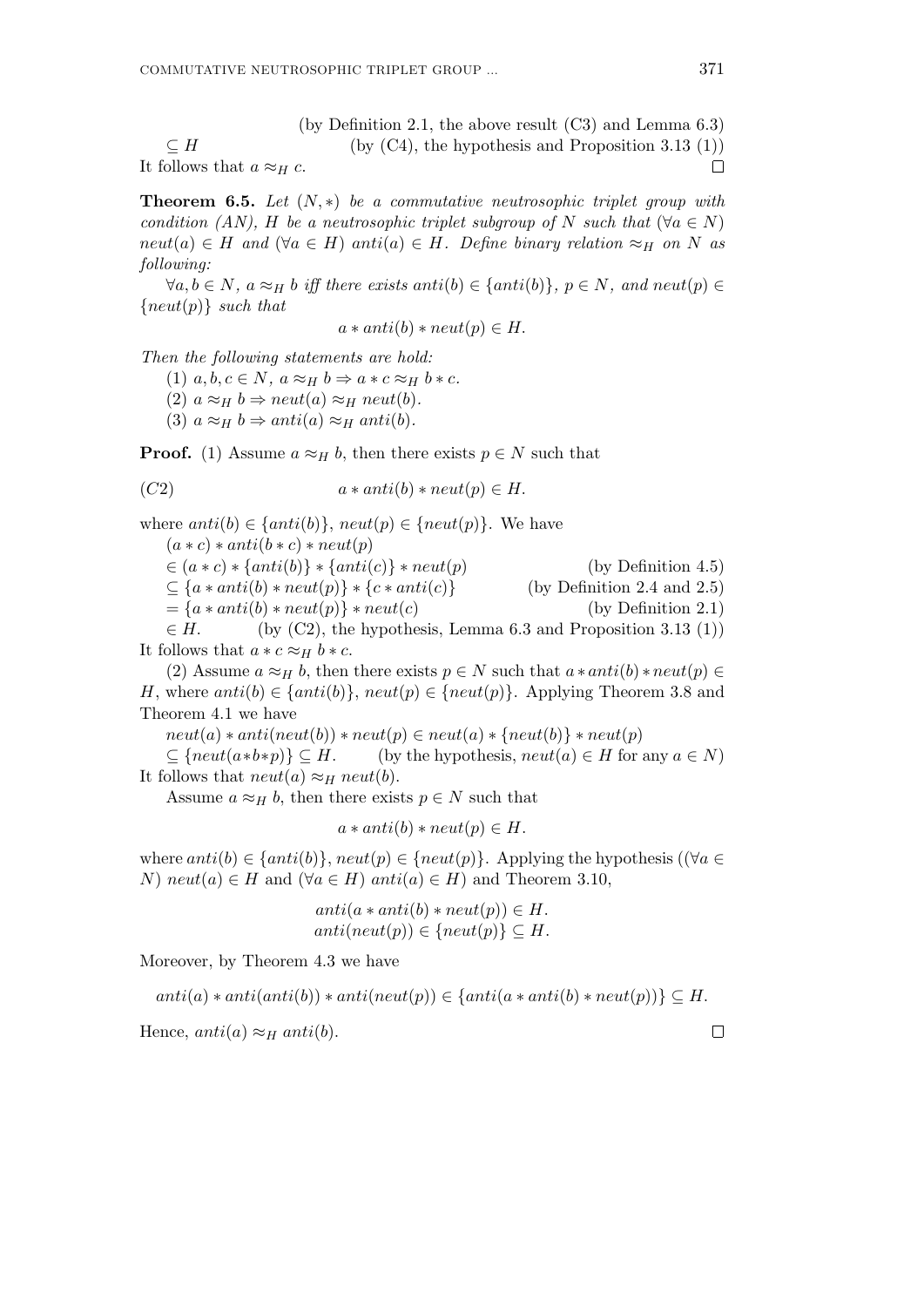**Theorem 6.6.** *Let* (*N, ∗*) *be a commutative neutrosophic triplet group with condition (AN), H be a neutrosophic triplet subgroup of N such that* ( $\forall a \in N$ )  $neut(a) \in H$  *and*  $(\forall a \in H)$  *anti*(*a*)  $\in H$ *. Define binary relation*  $\approx_H$  *on N as Theorem 6.5. Then the quotient*  $N \approx_H$  *is a commutative neutrosophic triplet group with respect to the following operation:*

$$
\forall a, b \in N, \ [a]_H \bullet [b]_H = [a * b]_H.
$$

*where*  $[a]_H$  *is the equivalent class of a with respect to*  $\approx_H$ *. Moreover,*  $(N, *)$  *is neutron-homomorphism to*  $(N / \approx_H, \bullet)$  *with respect to the following mapping:* 

$$
f: N \to N/\approx_H
$$
; and  $\forall a \in N$ ,  $f(a) = [a]_H$ .

**Proof.** By Theorem 6.5 we know that the operation " $\bullet$ " is well definition. Obviously,  $(N \approx_H, \bullet)$  is a commutative neutrosophic triplet group.

By the definitions of operation "*•*" and mapping *f* we have

$$
\forall a, b \in N, \ f(a * b) = [a * b]_H = [a]_H \bullet [b]_H = f(a) \bullet f(b).
$$

Moreover, by Theorem 6.5 (2) and (3) we get

$$
\forall a \in N, f(\text{neut}(a)) = [\text{neut}(a)]_H = \text{neut}([\text{a}]_H) = \text{neut}(f(a)).
$$
  

$$
\forall a \in N, f(\text{anti}(a)) = [\text{anti}(a)]_H = \text{anti}([\text{a}]_H) = \text{anti}(f(a)).
$$

Therefore,  $(N, *)$  is neutron-homomorphism to  $(N / \approx_H, \bullet)$  with respect to the mapping *f*.  $\Box$ 

**Theorem 6.7.** *Let* (*N, ∗*) *be a commutative neutrosophic triplet group with condition (AN), H be a neutrosophic triplet subgroup of N such that* ( $\forall a \in N$ )  $neut(a) \in H$  *and*  $(\forall a \in H)$  *anti* $(a) \in H$ *. Define binary relation*  $\approx_H$  *on N as Theorem 6.5. If define a new operation* " $\rightarrow$ " *on the quotient*  $N/\approx$  *H as* following:  $\forall a, b \in N$ ,  $[a]_H \rightarrow [b]_H = [a]_H \bullet anti([b]_H)$ . Then  $(N/\approx_H, \rightarrow, 1_H)$  is *a BCI-algebra, where*  $1_H = [neut(a)]_H$ ,  $\forall a \in N$ *.* 

**Proof.** By Theorem 6.7 and Proposition 2.13 we can get the result.

**Example 6.8.** Let  $N = \{1, 2, 3, 4, 6, 7, 8, 9\}$ . The operation  $*$  on  $N$  is defined as Tables 2. Then,  $(N, *)$  is a neutrosophic triplet group with condition  $(AN)$ . We can get the following equation

 $\Box$ 

$$
neut(1) = 7, \; neut(2) = 2, \; neut(3) = 7, \; neut(4) = 2,
$$
\n
$$
neut(6) = 2, \; neut(7) = 7, \; neut(8) = 2, \; neut(9) = 7;
$$
\n
$$
anti(1) = 9, \; anti(2) \in \{2, 7\}, \; anti(3) = 3, \; anti(4) \in \{1, 6\},
$$
\n
$$
anti(6) \in \{4, 9\}, \; anti(7) = 7, \; anti(8) \in \{3, 8\}, \; anti(9) = 1.
$$

Denote  $H = \{2, 3, 7, 8\}$ , it is easy to verify that *H* is a neutrosophic triplet subgroup of *N* such that  $(\forall a \in N)$  *neut*(*a*)  $\in H$  and  $(\forall a \in H)$  *anti*(*a*)  $\in H$ . Moreover,  $N \approx H = \{H = [2]_H, [1]_H\}$  and  $(N \approx H, \bullet)$  is isomorphism to  $(Z_2, +),$ where

$$
[2]_H = \{2, 3, 7, 8\}, [1]_H = \{1, 4, 6, 9\}.
$$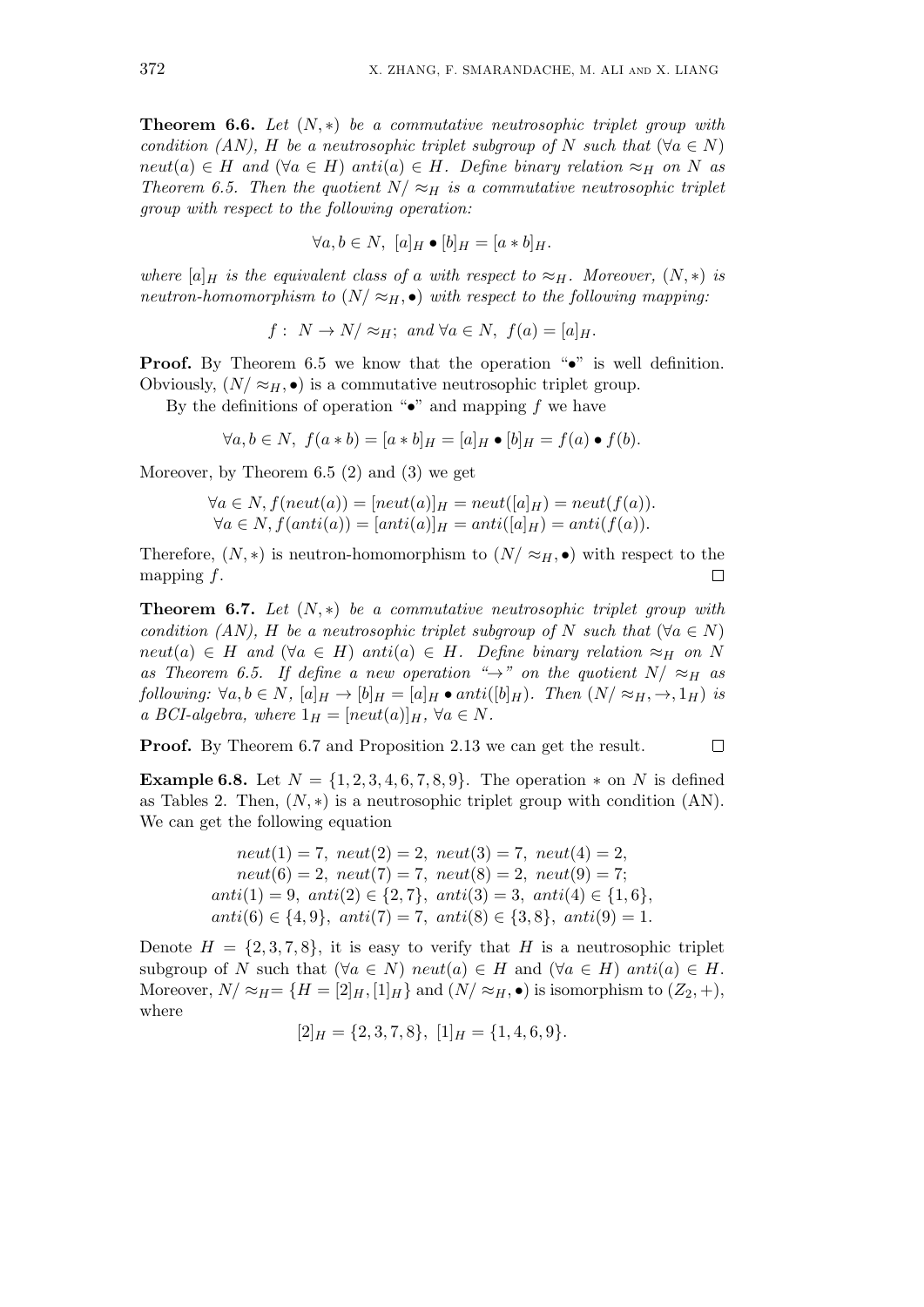|                |          | . .            |
|----------------|----------|----------------|
| c              | $[2]_H$  | $\overline{H}$ |
| [2]<br>H       | [2]<br>H | $\overline{H}$ |
| $\overline{H}$ |          | $\overline{H}$ |

Table 5 Cayley table of Abel group  $(N / \approx_H, \bullet)$ 

Table 6 Cayley table of Abel group  $(Z_2, +)$ 

The following example shows that the basic theorem of neutro-homomorphism (Theorem 6.7) is a natural and substantial generalization of the basic theorem of group-homomorphism.

**Example 6.9.** Let  $(N, *)$  be a commutative group. Then,  $(N, *)$  is a neutrosophic triplet group with condition (AN). Obviously, if *H* is a subgroup of *N*, then binary relation  $\approx$ *H* on *N* is the relation induced by subgroup *H*, that is,

*∀a, b*  $\in$  *N,*  $a \approx$ <sup>*H*</sup> *b* if and only if  $a * b^{-1} \in$  *H.* 

Thus,  $(N, *)$  is group-homomorphism to  $(N / \approx_H, \bullet) = (N / H, \bullet)$ .

#### **7. Conclusion**

This paper is focus on neutrosophic triplet group. We proved some new properties of (commutative) neutrosophic triplet group, and constructed a new equivalent relation on any commutative neutrosophic triplet group with condition (AN). Based on these results, for the first time, we have described the inner link between commutative neutrosophic triplet group with condition (AN) and Abel group with BCI-algebra. Furthermore, we establish the quotient structure by neutrosophic triplet subgroup, and prove the basic theorem of neutrohomomorphism, which is a natural and substantial generalization of the basic theorem of group-homomorphism. Obviously, these results will play an important role in the further study of neutrosophic triplet group.

#### **Acknowledgment**

This work was supported by National Natural Science Foundation of China (Grant No. 61573240).

## **References**

[1] A. A. A. Agboola, B. Davvaz, F. Smarandache, *Neutrosophic quadruple algebraic hyperstructures*, Annals of Fuzzy Mathematics and Informatics, 14(2017), 29-42.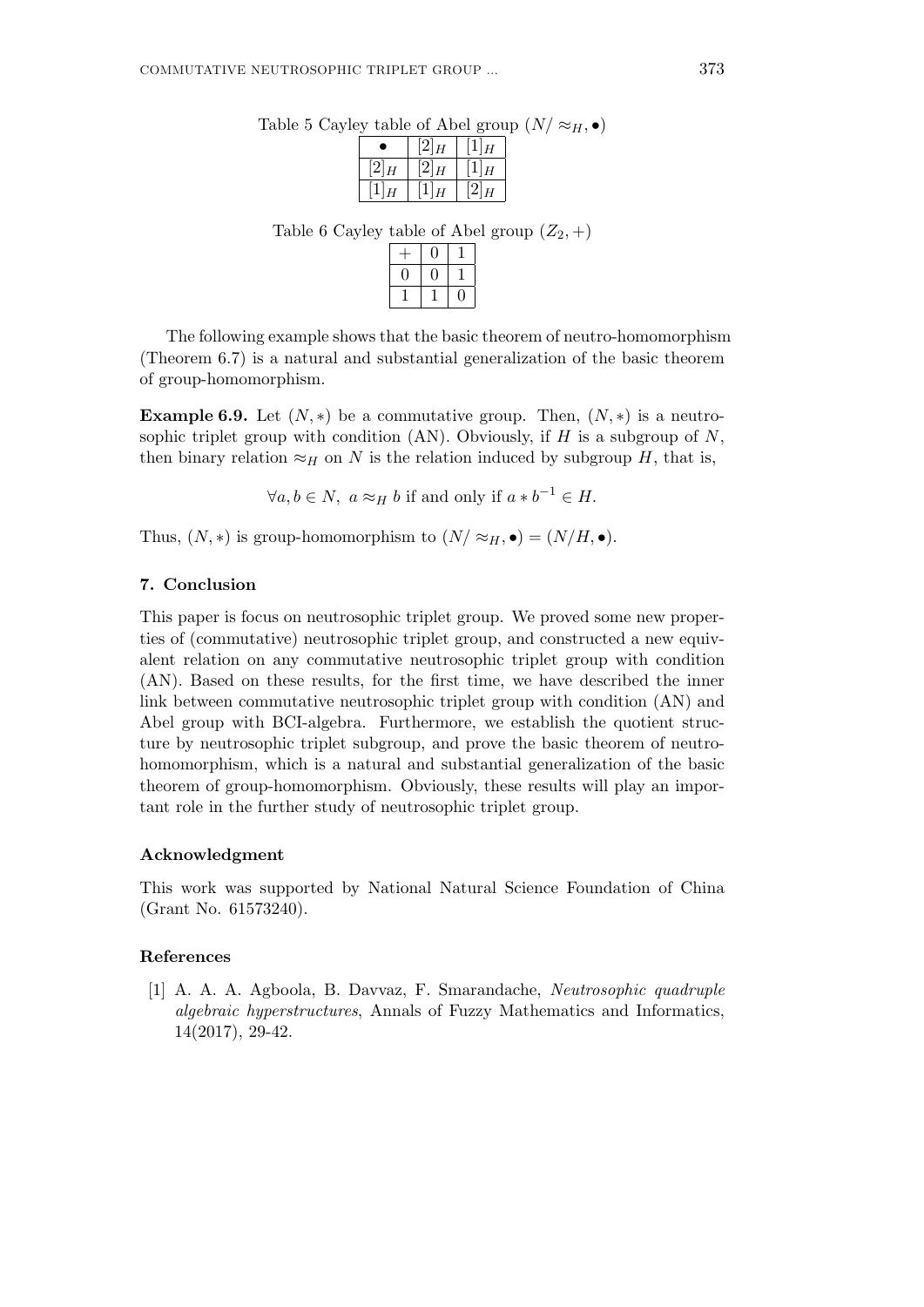- [2] S.S. Ahn, J.M. Ko, *Rough fuzzy ideals in BCK/BCI-algebras*, Journal of Computational Analysis and Applications, 25(2018), 75-84.
- [3] R.A. Borzooei, H. Farahani, M. Moniri, *Neutrosophic deductive filters on BL-algebras*, Journal of Intelligent and Fuzzy Systems, 26(2014), 2993-3004.
- [4] W.A. Dudek, Y.B. Jun, *Pseudo-BCI algebras*, East Asian Mathematical Journal, 24(2008), 187-190.
- [5] K. Is´*e*ki, *An algebra related with a propositional calculus*, Proc. Japan Acad., 42(1966), 26-29.
- [6] Y. B. Jun, H.S. Kim, J. Neggers, *On pseudo-BCI ideals of pseudo-BCI algebras*, Matematicki Vesnik, 58(2006), 39-46.
- [7] Y. B. Jun, *Neutrosophic subalgebras of several types in BCK/BCI-algebras*, Annals of Fuzzy Mathematics and Informatics, 14(2017), 75-86.
- [8] H. S. Kim, Y. H. Kim, *On BE-algebras*, Sci. Math. Japon., 66(2007), 113- 116.
- [9] T. D. Lei, C. C. Xi, *p-radical in BCI-algebras*, Mathematica Japanica, 30(1985), 511-517.
- [10] A. Rezaei, A.B. Saeid, F. Smarandache, *Neutrosophic filters in BE-algebras*, Ratio Mathematica, 29(2015), 65-79.
- [11] A. B. Saeid, Y. B. Jun, *Neutrosophic subalgebras of BCK/ BCI-algebras based on neutrosophic points*, Annals of Fuzzy Mathematics and Informatics, 14(2017), 87-97.
- [12] F. Smarandache, *Neutrosophy, Neutrosophic Probability, Set, and Logic*, Amer. Res. Press, Rehoboth, USA, 1998.
- [13] F. Smarandache, *Neutrosophy and Neutrosophic Logic, Information Sciences First International Conference on Neutrosophy, Neutrosophic Logic, Set*, Probability and Statistics University of New Mexico, Gallup, USA, 2002.
- [14] F. Smarandache, *Neutrosophic setCa generialization of the intuituionistics fuzzy sets*, International Journal of Pure and Applied Mathematics, 24(2005), 287-297.
- [15] F. Smarandache, *Neutrosophic Perspectives: Triplets, Duplets, Multisets, Hybrid Operators, Modal Logic, Hedge Algebras. And Applications*, Pons Publishing House, Brussels, 2017.
- [16] F. Smarandache, M. Ali, *Neutrosophic triplet group*, Neural Computing and Applications, 2017, DOI 10.1007/ s00521-016-2535-x